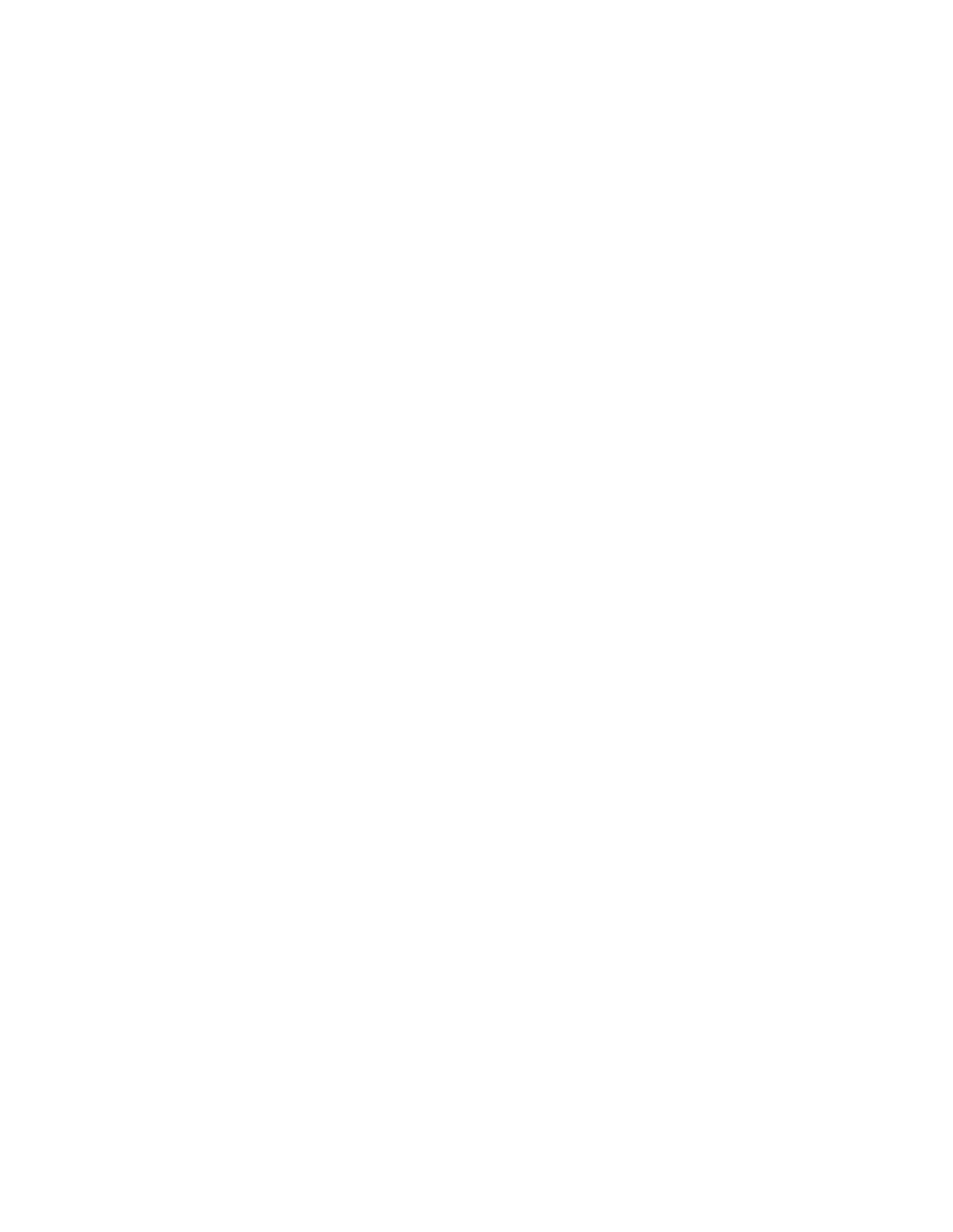#### **UNCONTESTED LOCAL THIRD READING BILL**

**S. 729--Senators Gustafson and McElveen: A BILL TO AMEND SECTIONS 1 AND 2 OF ACT 725 OF 1969, RELATING TO KERSHAW HEALTH, TO PROVIDE FOR THE COMPOSITION OF THE KERSHAW HEALTH BOARD OF DIRECTORS, THE MANNER OF NOMINATION AND APPOINTMENT TO THE BOARD, AND THE TERMS OF BOARD MEMBERS, AND TO REVISE THE PURPOSE AND SCOPE OF THE BOARD'S POWERS AND DUTIES; TO AMEND SECTION 3 OF ACT 868 OF 1954, RELATING TO THE BOARD'S POWERS AND DUTIES, TO MAKE CONFORMING CHANGES; AND TO PROVIDE FOR THE APPOINTMENT OF A NEW BOARD OF DIRECTORS, AND TO STAGGER THE TERMS OF THE NEW BOARD OF DIRECTORS.**

(Without reference--April 06, 2021) (Read the second time--April 07, 2021)

#### **UNCONTESTED LOCAL SECOND READING BILL**

**S. 448--Senator Fanning: A BILL TO AMEND ACT 379 OF 1959, AS AMENDED, RELATING TO THE CHESTER METROPOLITAN DISTRICT, SO AS TO ADD FOUR MEMBERS TO THE CHESTER COUNTY BOARD OF DIRECTORS APPOINTED BY THE CHESTER COUNTY LEGISLATIVE DELEGATION.**

(Without reference--January 12, 2021)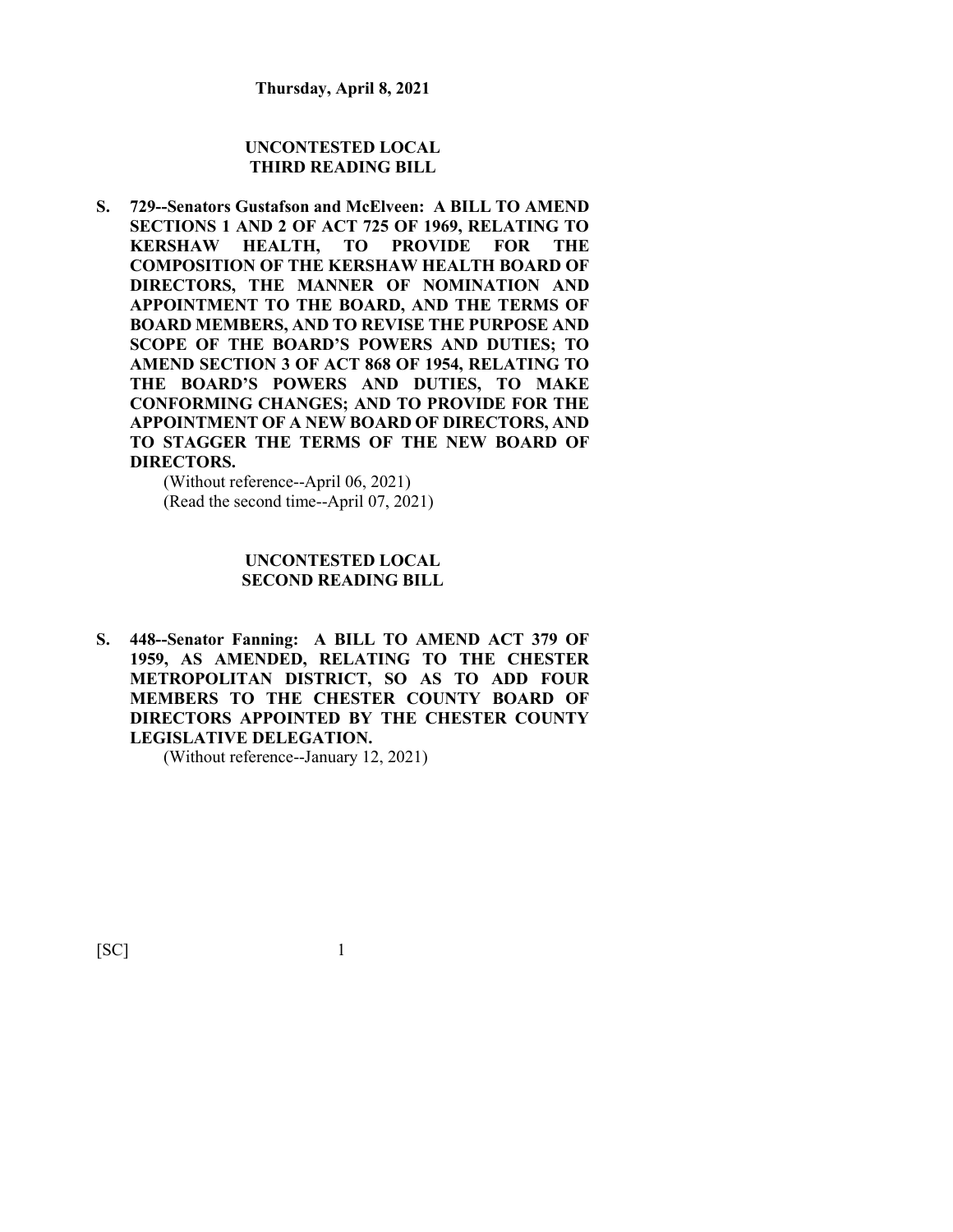#### **VETO**

**(R8, H.3584)--Reps.Sandifer and Whitmire: AN ACT TO AMEND ACT 1041 OF 1970, AS AMENDED, RELATING TO THE ASSESSMENT OF TAXES IN OCONEE COUNTY, SO AS TO REVISE THE MEMBERSHIP AND COMPOSITION OF THE OCONEE COUNTY BOARD OF ASSESSMENT APPEALS.**

(Vetoed by the Governor--March 17, 2021)

#### **STATEWIDE THIRD READING BILLS**

**S. 28--Senators Hutto, K. Johnson, Climer, McLeod and Stephens: A BILL TO AMEND SECTION 56-1-286 OF THE 1976 CODE, RELATING TO THE SUSPENSION OF A LICENSE OR PERMIT OR DENIAL OF ISSUANCE OF A LICENSE OR PERMIT TO PERSONS UNDER THE AGE OF TWENTY-ONE WHO DRIVE MOTOR VEHICLES AND HACERTAIN AMOUNT OF ALCOHOL CONCENTRATION, TO ALLOW A PERSON UNDER THE AGE OF TWENTY-ONE WHO IS SERVING A SUSPENSION OR DENIAL OF A LICENSE OR PERMIT TO ENROLL IN THE IGNITION INTERLOCK DEVICE**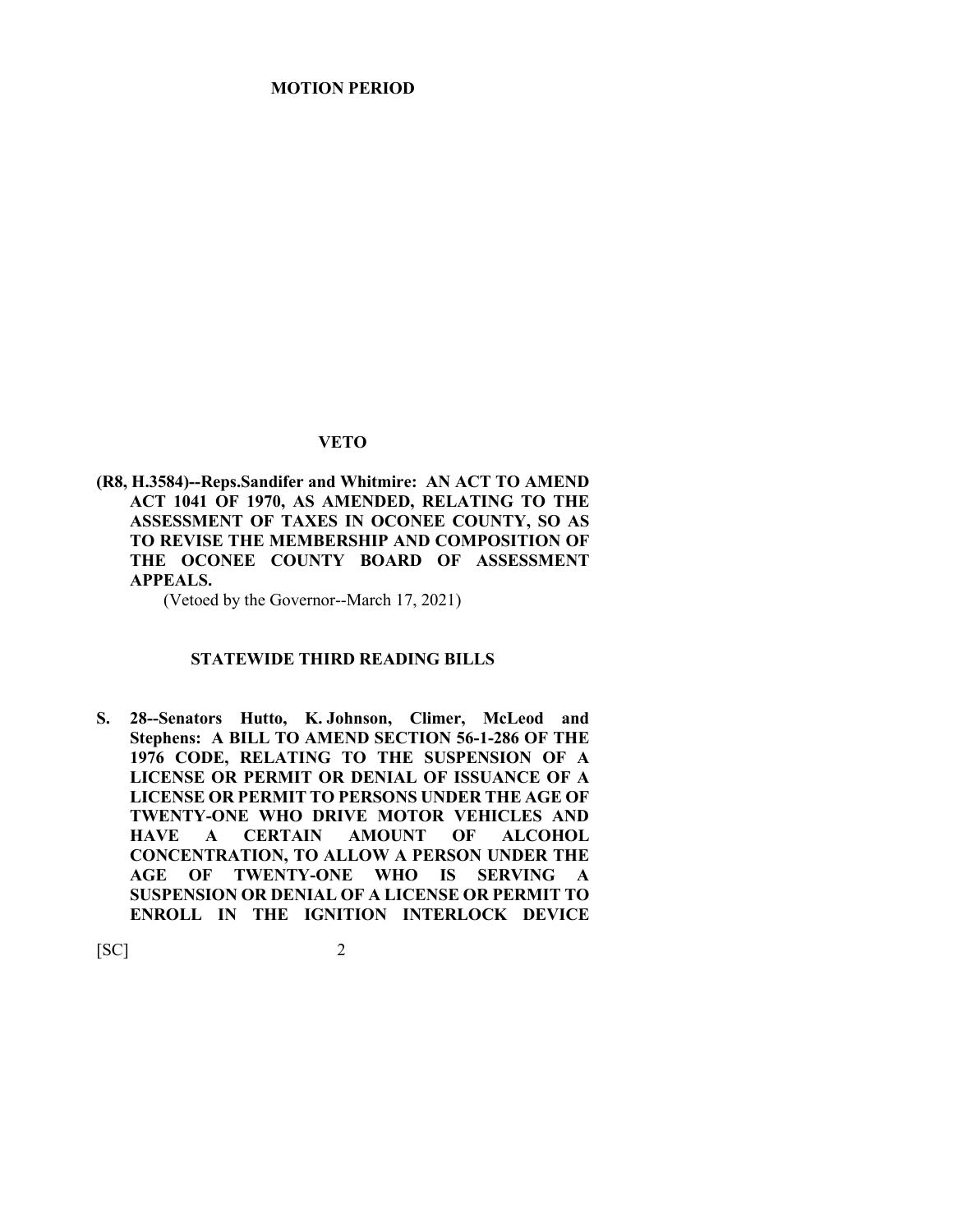**PROGRAM; TO AMEND SECTION 56-1-385(A) OF THE 1976 CODE, RELATING TO THE REINSTATEMENT OF A PERMANENTLY REVOKED DRIVER'S LICENSE, TO LIMIT ITS APPLICATION TO OFFENSES OCCURRING PRIOR TO OCTOBER 1, 2014; TO AMEND SECTION 56-1-400 OF THE 1976 CODE, RELATING TO THE SURRENDER OF A LICENSE AND ENDORSING SUSPENSION AND IGNITION INTERLOCK DEVICE ON A LICENSE, TO REMOVE THE REQUIREMENT THAT A PERSON SEEKING TO HAVE A LICENSE ISSUED MUST FIRST PROVIDE PROOF THAT ANY FINE OWED HAS BEEN PAID, AND TO INCLUDE A REFERENCE TO THE HABITUAL OFFENDER STATUTE; TO AMEND SECTION 56-1-1090(A) OF THE 1976 CODE, RELATING TO REQUESTS FOR RESTORATION OF THE PRIVILEGE TO OPERATE A MOTOR VEHICLE, TO ALLOW A PERSON CLASSIFIED AS A HABITUAL OFFENDER TO OBTAIN A DRIVER'S LICENSE WITH AN INTERLOCK RESTRICTION IF HE PARTICIPATES IN THE IGNITION INTERLOCK DEVICE PROGRAM; TO AMEND SECTION 56-1-1320(A) OF THE 1976 CODE, RELATING TO PROVISIONAL DRIVERS' LICENSES, TO ELIMINATE PROVISIONAL LICENSES FOR FIRST OFFENSE DRIVING UNDER THE INFLUENCE UNLESS THE OFFENSE OCCURRED PRIOR TO THE EFFECTIVE DATE OF THIS ACT; TO AMEND SECTION 56-1-1340 OF THE 1976 CODE, RELATING TO THE ISSUANCE OF LICENSES AND CONVICTIONS TO BE RECORDED, TO CONFORM INTERNAL STATUTORY REFERENCES; TO AMEND SECTION 56-5-2941 OF THE 1976 CODE, RELATING TO IGNITION INTERLOCK DEVICES, TO INCLUDE A REFERENCE TO THE HABITUAL OFFENDER STATUTE, REMOVE EXCEPTIONS TO IGNITION INTERLOCK DEVICES FOR OFFENDERS WHO ARE NONRESIDENTS AND FIRST-TIME OFFENDERS OF DRIVING UNDER THE INFLUENCE WHO DID NOT REFUSE TO SUBMIT TO CHEMICAL TESTS AND HAD AN ALCOHOL CONCENTRATION OF FIFTEEN ONE-HUNDREDTHS OF ONE PERCENT OR MORE, REQUIRE DEVICE MANUFACTURERS PAY CERTIFICATION FEES ASSOCIATED WITH IGNITION INTERLOCK DEVICES, PERMIT THOSE DRIVERS WITH PERMANENTLY REVOKED LICENSES AFTER OCTOBER 2014 TO SEEK**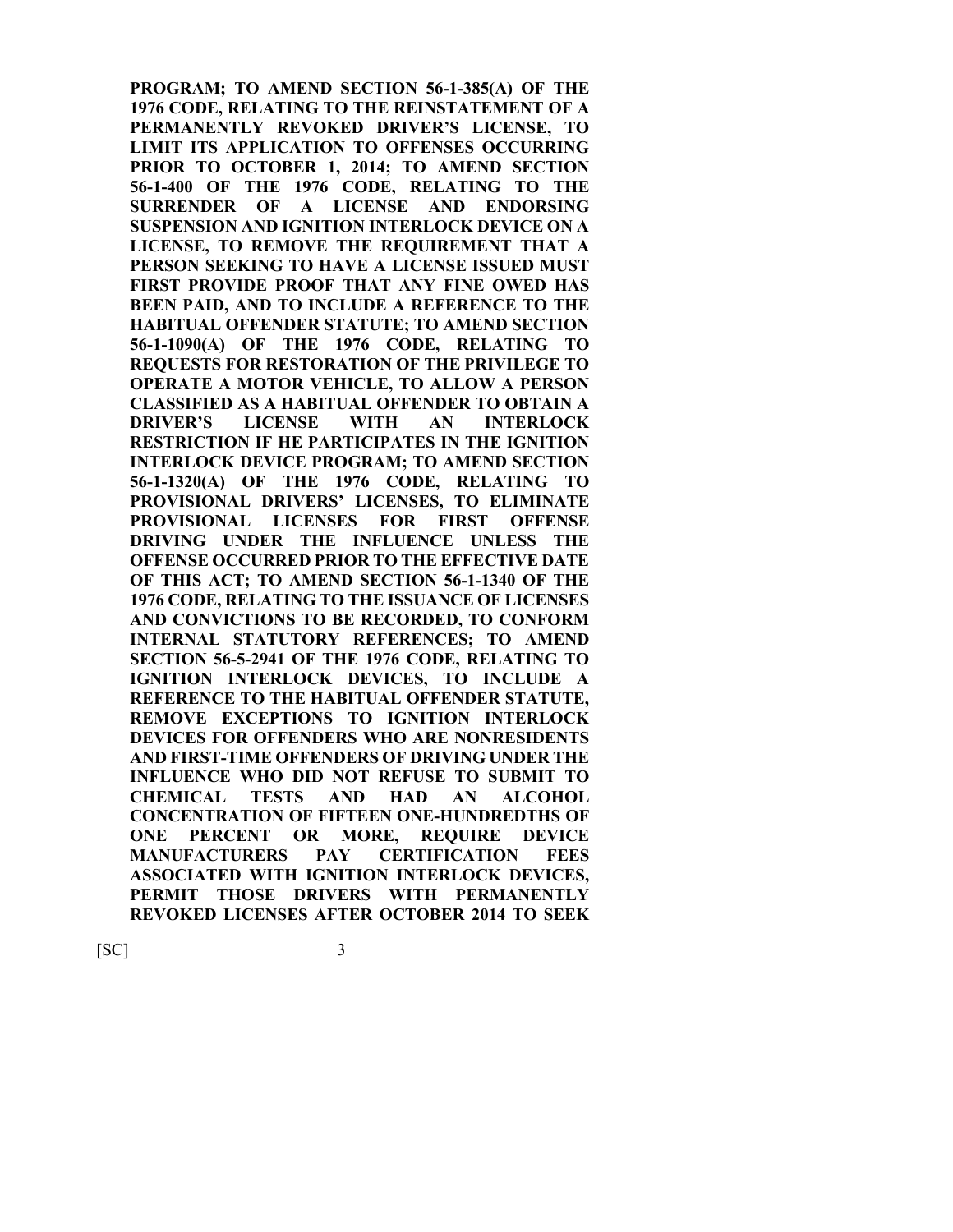**RELIEF AFTER FIVE YEARS, AND MAKE THE RECORDS OF THE IGNITION INTERLOCK DEVICES THE RECORDS OF THE DEPARTMENT OF PROBATION, PAROLE AND PARDON SERVICES; TO AMEND SECTION 56-5-2951 OF THE 1976 CODE, RELATING TO TEMPORARY ALCOHOL LICENSES, TO REQUIRE AN IGNITION INTERLOCK DEVICE RESTRICTION ON A TEMPORARY ALCOHOL LICENSE AND TO DELETE PROVISIONS RELATING TO ROUTE-RESTRICTED LICENSES; AND TO AMEND SECTION 56-5-2990 OF THE 1976 CODE, RELATING TO SUSPENSION OF A CONVICTED PERSON'S DRIVER'S LICENSE AND THE PERIOD OF SUSPENSION, TO REQUIRE AN IGNITION INTERLOCK DEVICE IF A FIRST-TIME OFFENDER OF DRIVING UNDER THE INFLUENCE SEEKS TO END A SUSPENSION.**

(Read the first time--January 12, 2021) (Reported by Committee on Judiciary--March 10, 2021) (Favorable) (Read the second time--March 25, 2021) (Amendment proposed--April 06, 2021) (Document No. S-JUD\AMEND\JUD0028.005)

**S. 202--Senator Hembree: A BILL TO AMEND SECTION 1-6- 10(1) AND (5) OF THE 1976 CODE, RELATING TO DEFINITIONS FOR THE OFFICE OF THE STATE INSPECTOR GENERAL, TO DEFINE NECESSARY TERMS.**

(Read the first time--January 12, 2021) (Reported by Committee on Education--March 11, 2021) (Favorable with amendments) (Read the second time--March 25, 2021) (Amendment proposed--March 25, 2021) (Document No. RES\AMEND\202R001.SP.GH) (Contested by Senator Campsen)

**S. 354--Senator Rice: A BILL TO AMEND SECTION 56-2-105, RELATING TO THE ISSUANCE OF GOLF CART PERMIT DECALS AND REGISTRATIONS AND THE OPERATION OF GOLF CARTS WITHIN THE STATE, SO AS TO PROVIDE A MUNICIPALITY MAY ALLOW PERMITTED**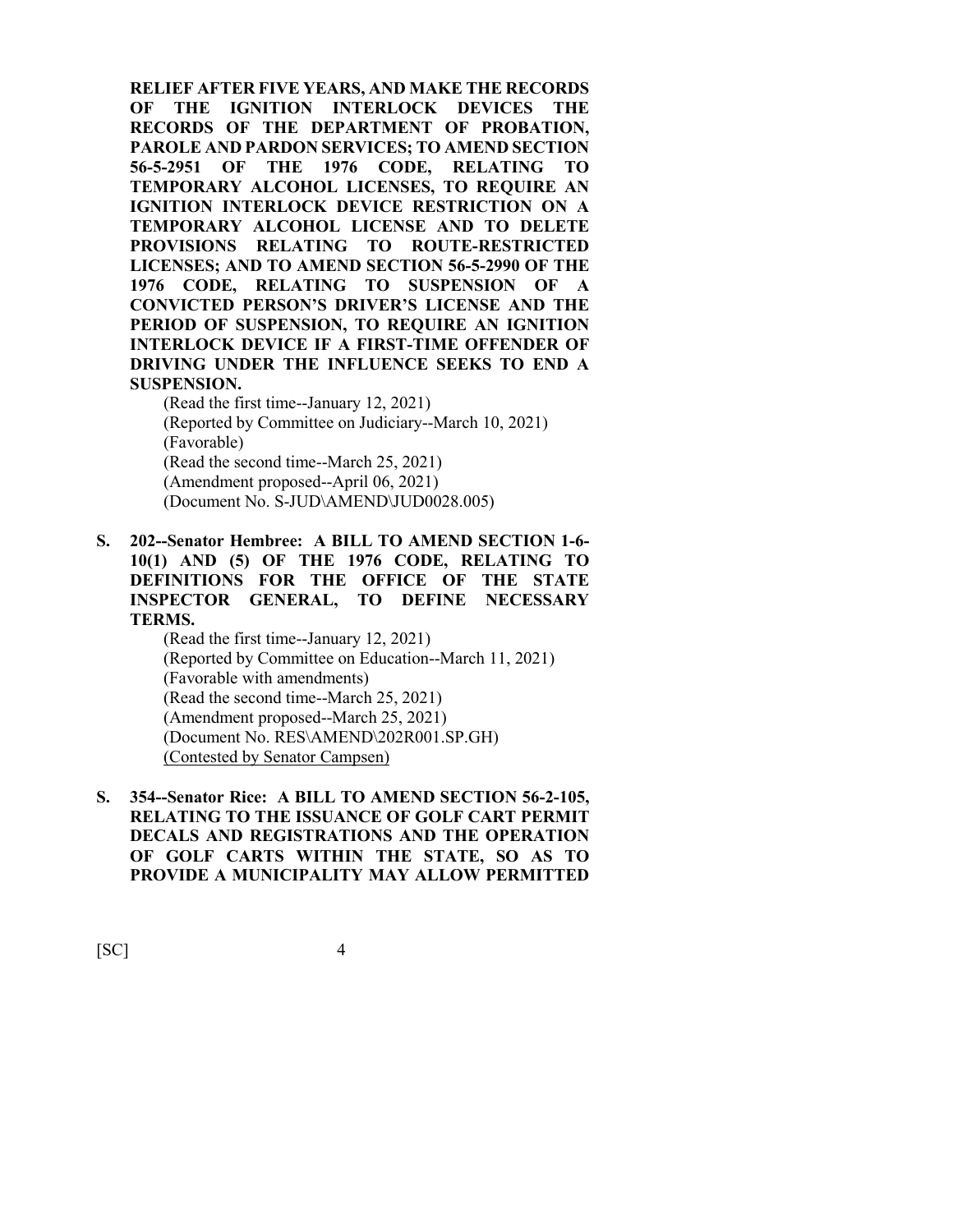#### **GOLF CARTS TO BE OPERATED WITHIN ITS JURISDICTION UNDER CERTAIN CONDITIONS.**

(Read the first time--January 12, 2021) (Reported by Committee on Transportation--March 23, 2021) (Favorable with amendments) (Read the second time--March 25, 2021) (Committee Amendment Adopted--April 06, 2021) (Contested by Senator Rice)

**S. 351--Senators McLeod, Malloy and Allen: A BILL TO AMEND SECTION 24-3-180 OF THE 1976 CODE, RELATING TO PROVIDING TRANSPORTATION AND CLOTHES TO A DISCHARGED INMATE, TO PROVIDE THAT THE INMATE MUST BE PROVIDED WITH WRITTEN NOTICE THAT THE INMATE IS ELIGIBLE TO REGISTER TO VOTE AND INSTRUCTIONS CONCERNING HOW TO REGISTER TO VOTE; TO AMEND ARTICLE 1, CHAPTER 13, TITLE 24 OF THE 1976 CODE, RELATING TO PRISONERS GENERALLY, BY ADDING SECTION 24-13-190, TO PROVIDE THAT AN INMATE MUST BE PROVIDED WITH WRITTEN NOTICE THAT HE MAY REGISTER TO VOTE AND INSTRUCTIONS ABOUT HOW TO REGISTER TO VOTE AT THE COMPLETION OF HIS SENTENCE; TO AMEND ARTICLE 5, CHAPTER 21, TITLE 24 OF THE 1976 CODE, RELATING TO PROBATION, BY ADDING SECTION 24-21- 495, TO PROVIDE THAT A PERSON'S PROBATION AGENT MUST PROVIDE HIM WITH WRITTEN NOTICE THAT HE MAY REGISTER TO VOTE AND INSTRUCTIONS ABOUT HOW TO REGISTER TO VOTE AT THE COMPLETION OF HIS SENTENCE; TO AMEND ARTICLE 7, CHAPTER 21, TITLE 24 OF THE 1976 CODE, RELATING TO PAROLE, BY ADDING SECTION 24-21-720, TO PROVIDE THAT A PAROLEE MUST BE PROVIDED WITH WRITTEN NOTICE THAT HE MAY REGISTER TO VOTE AND INSTRUCTIONS ABOUT HOW TO REGISTER TO VOTE AT THE COMPLETION OF HIS SENTENCE; TO AMEND SECTION 24-21-930 OF THE 1976 CODE, RELATING TO THE RESTORATION OF CIVIL RIGHTS UPON RECEIVING A PARDON, TO REQUIRE THAT A PARDON ORDER SHALL EXPLICITLY STATE THAT THE RESTORATION OF CIVIL RIGHTS INCLUDES THE RIGHT TO VOTE AND THAT THE PARDONED PERSON**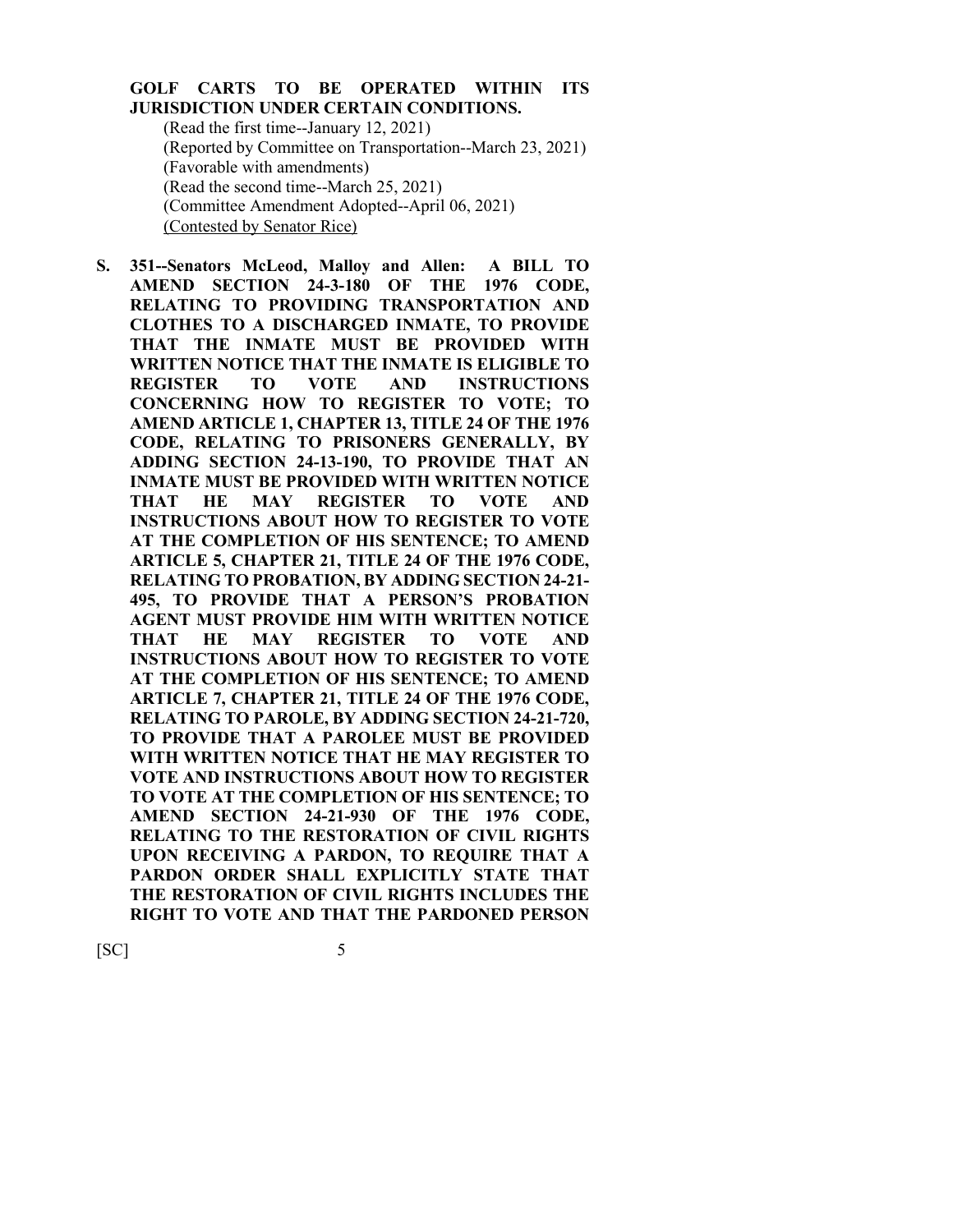#### **IS PROVIDED WITH INSTRUCTIONS ABOUT HOW TO REGISTER TO VOTE.**

- (Read the first time--January 12, 2021) (Polled by Committee on Corrections and Penology--March 25, 2021) (Favorable with amendments) (Committee Amendment Adopted--March 31, 2021) (Amended--March 31, 2021) (Read the second time--March 31, 2021) (Ayes 44, Nays 0--March 31, 2021) (Amendment proposed--April 07, 2021) (Document No. S-RESMIN\AMEND\351MW1) (Contested by Senator Hembree)
- **S. 401--Senators Gustafson, Hembree and Fanning: A BILL TO AMEND SECTION 6-1-320 OF THE 1976 CODE, RELATING TO THE LIMITATION ON MILLAGE INCREASES, TO ALLOW THE GOVERNING BODY OF A COUNTY TO SUSPEND THE LIMITATION FOR THE PURPOSE OF SUPPORTING A FIRE PROTECTION DISTRICT.**

(Read the first time--January 12, 2021) (Reported by Committee on Finance--March 17, 2021) (Favorable with amendments) (Committee Amendment Adopted--April 06, 2021) (Read the second time--April 06, 2021) (Ayes 22, Nays 20-- April 06, 2021) (Contested by Senator Rice)

**S. 232--Senator Turner: A BILL TO AMEND ARTICLE 11, CHAPTER 31, TITLE 33 OF THE 1976 CODE, RELATING TO MERGERS UNDER THE SOUTH CAROLINA NONPROFIT CORPORATION ACT, BY ADDING SUBARTICLE B, TO PROVIDE FOR THE CONVERSION OF A NONPROFIT CORPORATION TO A LIMITED LIABILITY COMPANY, REQUIREMENTS FOR A PLAN OF CONVERSION, AND THE EFFECT OF CONVERSION; AND TO AMEND SECTION 33-31-1101 OF THE 1976 CODE, RELATING TO THE APPROVAL OF A PLAN OF MERGER UNDER THE SOUTH CAROLINA NONPROFIT CORPORATION ACT, SECTION 33-31-1102 OF THE 1976 CODE, RELATING TO LIMITATIONS ON MERGERS BY PUBLIC BENEFIT OR RELIGIOUS CORPORATIONS,**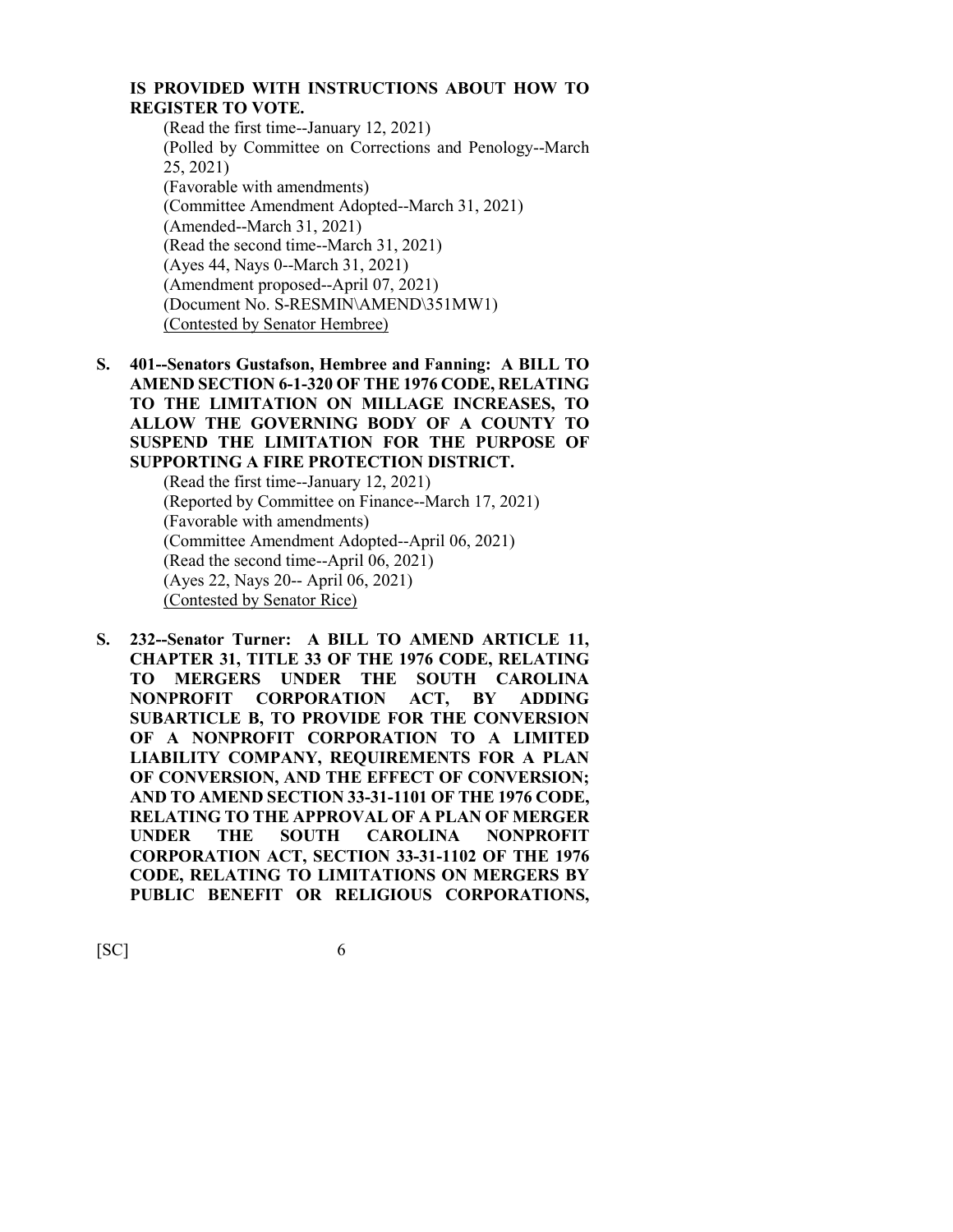#### **AND SECTION 33-11-101 OF THE 1976 CODE, RELATING TO MERGERS FOR CORPORATIONS, PARTNERSHIPS, AND ASSOCIATIONS, TO MAKE CONFORMING CHANGES.**

(Read the first time--January 12) (Reported by Committee on Labor, Commerce and Industry-- March 25, 2021) (Favorable) (Read the second time--April 07, 2021) (Ayes 41, Nays 0--April 07, 2021)

**S. 623--Senator Gambrell: A BILL TO AMEND SECTION 38-73-910, CODE OF LAWS OF SOUTH CAROLINA, 1976, RELATING TO PREMIUM RATE INCREASE REQUIREMENTS FOR AUTOMOBILE INSURANCE POLICIES, SO AS TO PROVIDE THAT A RATE INCREASE MAY NOT BE IMPLEMENTED UNTIL THE ONSET OF A NEW POLICY PERIOD, TO REQUIRE APPROVAL BY THE DIRECTOR OF THE DEPARTMENT OF INSURANCE FOR CERTAIN RATE INCREASES, AND TO REMOVE LANGUAGE REQUIRING THE SUBMISSION OF A REPORT BY THE DIRECTOR OF THE DEPARTMENT OF INSURANCE.**

(Read the first time--March 2, 2021) (Reported by Committee on Banking and Insurance--March 25, 2021) (Favorable with amendments) (Committee Amendment Adopted--April 07, 2021) (Read the second time--April 07, 2021) (Ayes 41, Nays 0--April 07, 2021)

**S. 500--Senators Scott, Loftis, Kimbrell, Allen and Stephens: A BILL TO AMEND SECTION 40-3-290, CODE OF LAWS OF SOUTH CAROLINA, 1976, RELATING TO PERSONS AND ACTIVITIES EXEMPT FROM LICENSURE OR REGULATION BY THE BOARD OF ARCHITECTURAL EXAMINERS, SO AS TO REVISE AN EXEMPTION FOR**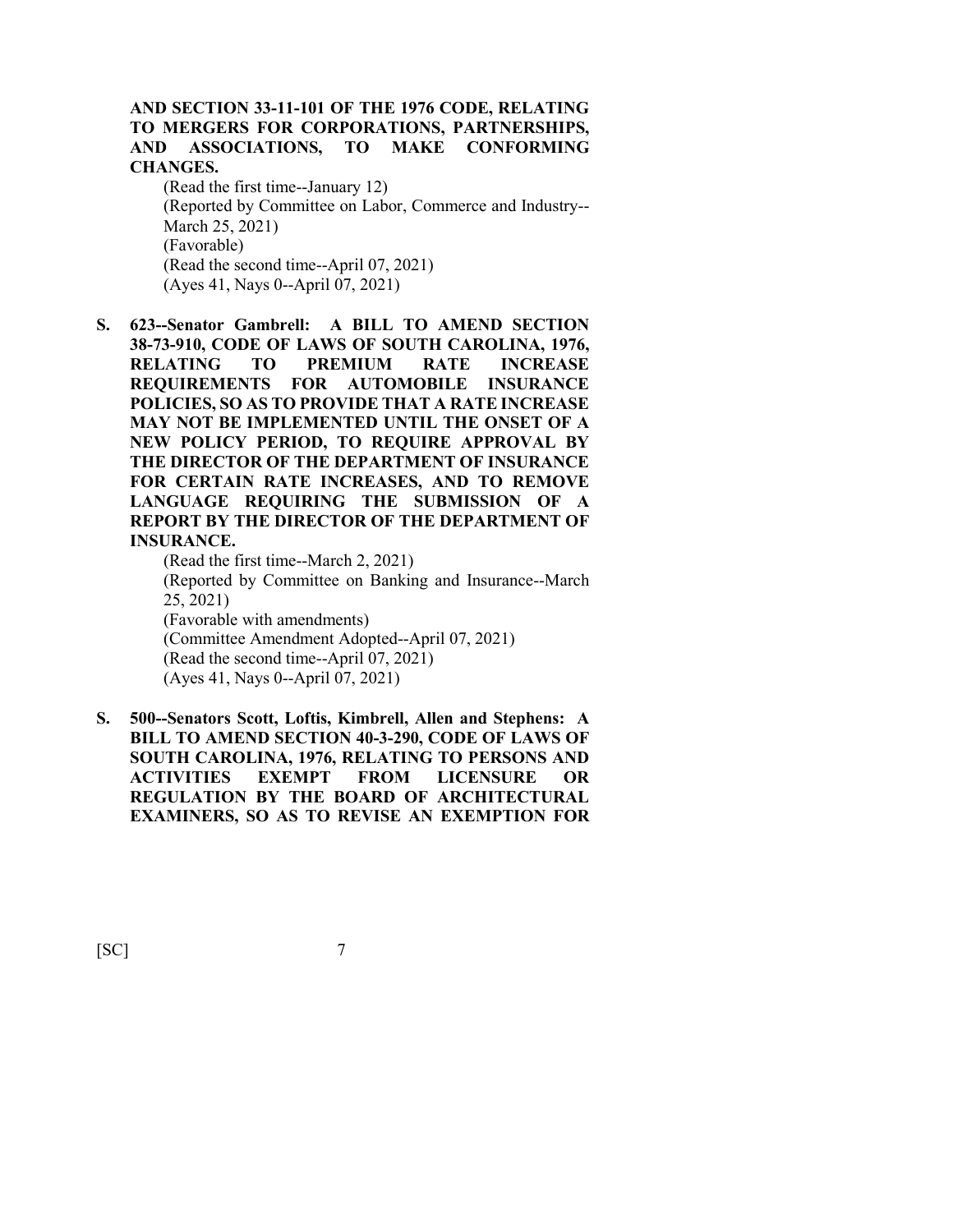#### **PLANS AND SPECIFICATIONS FOR CERTAIN DWELLINGS.**

(Read the first time--January 28, 2021) (Reported by Committee on Labor, Commerce and Industry-- March 30, 2021) (Favorable with amendments) (Committee Amendment Adopted--March 31, 2021) (Read the second time--April 07, 2021) (Ayes 41, Nays 0--April 07, 2021)

**S. 29--Senators Hutto and McElveen: A BILL TO AMEND ARTICLE 1, CHAPTER 21, TITLE 50 OF THE 1976 CODE, RELATING TO THE EQUIPMENT AND OPERATION OF WATERCRAFT, BY ADDING SECTION 50-21-107, TO PROVIDE THAT OWNERS OF WATERCRAFT OF MORE THAN FIFTY HORSEPOWER MUST CARRY LIABILITY INSURANCE OF AT LEAST FIFTY THOUSAND DOLLARS OF COVERAGE PER OCCURRENCE, TO PROVIDE PENALTIES, AND TO PROVIDE FOR THE COLLECTION OF FINES.**

> (Read the first time--January 12, 2021) (Reported by Committee on Fish, Game and Forestry--March 31, 2021) (Favorable with amendments) (Committee Amendment Adopted--April 07, 2021) (Amendment proposed--April 07, 2021) (Document No. S-DRAFTING\AMEND\29R002.GEC) (Read the second time--April 07, 2021)

**S. 153--Senator Martin: A BILL TO AMEND SECTION 7-7-490, AS AMENDED, CODE OF LAWS OF SOUTH CAROLINA, 1976, RELATING TO THE DESIGNATION OF VOTING PRECINCTS IN SPARTANBURG COUNTY, SO AS TO CHANGE THE NAME OF THE SPARTANBURG HIGH SCHOOL VOTING PRECINCT TO THE MCCRACKEN MIDDLE SCHOOL VOTING PRECINCT, AND TO UPDATE THE MAP NUMBER ON WHICH THE NAMES OF THE SPARTANBURG COUNTY VOTING PRECINCTS MAY BE**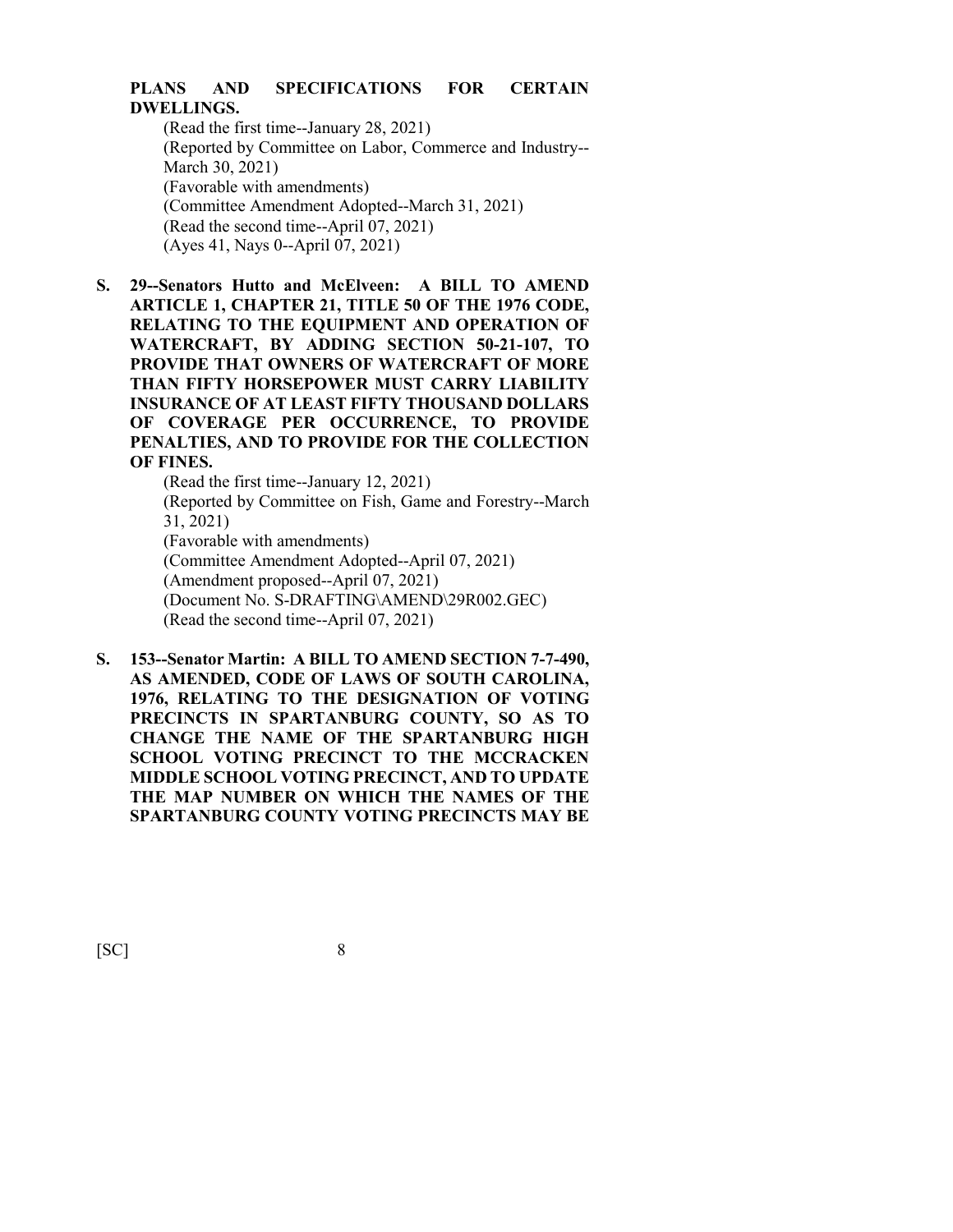#### **FOUND AND MAINTAINED BY THE REVENUE AND FISCAL AFFAIRS OFFICE.**

(Read the first time--January 12, 2021) (Recalled from Committee on Judiciary--March 31, 2021) (Amended--April 07, 2021) (Read the second time--April 07, 2021) (Ayes 43, Nays 0--April 07, 2021)

**S. 177--Senators Corbin, Rice, Loftis, Verdin, Martin, Garrett and Gustafson: A JOINT RESOLUTION TO PROVIDE THAT COVID-19 VACCINATIONS ARE PURELY VOLUNTARY, TO PROVIDE THAT AN EMPLOYER CANNOT TAKE AN ADVERSE EMPLOYMENT ACTION AGAINST AN EMPLOYEE WHO CHOOSES NOT TO UNDERGO A COVID-19 VACCINATION, AND TO PROVIDE THAT THE DEPARTMENT OF HEALTH AND ENVIRONMENTAL CONTROL CANNOT REQUIRE ISOLATION OR QUARANTINE FOR A PERSON WHO CHOOSES NOT TO UNDERGO A COVID-19 VACCINATION.**

(Read the first time--January 12, 2021) (Reported by Committee on Medical Affairs--March 31, 2021) (Favorable with amendments) (Committee Amendment Adopted--April 07, 2021) (Read the second time--April 07, 2021) (Ayes 43, Nays 0--April 07, 2021)

**S. 379--Senators Cash and Kimbrell: A BILL TO AMEND CHAPTER 89, TITLE 44 OF THE 1976 CODE, RELATING TO THE BIRTHING CENTER LICENSURE ACT, BY ADDING ARTICLE 3, TO PROVIDE THAT THE DEPARTMENT OF HEALTH AND ENVIRONMENTAL CONTROL SHALL PROMULGATE REGULATIONS TO INTEGRATE BIRTHING CENTERS AND LICENSED MIDWIVES INTO PERINATAL CARE SERVICES, AND TO DEFINE NECESSARY TERMS.**

> (Read the first time--January 12, 2021) (Reported by Committee on Medical Affairs--March 31, 2021) (Favorable with amendments) (Committee Amendment Adopted--April 07, 2021) (Amended--April 07, 2021) (Read the second time--April 07, 2021) (Ayes 43, Nays 0--April 07, 2021)

 $[SC]$ 

| ٦ | ٠       |   |  |
|---|---------|---|--|
|   |         |   |  |
|   | ĉ       | I |  |
| v | I<br>۰. |   |  |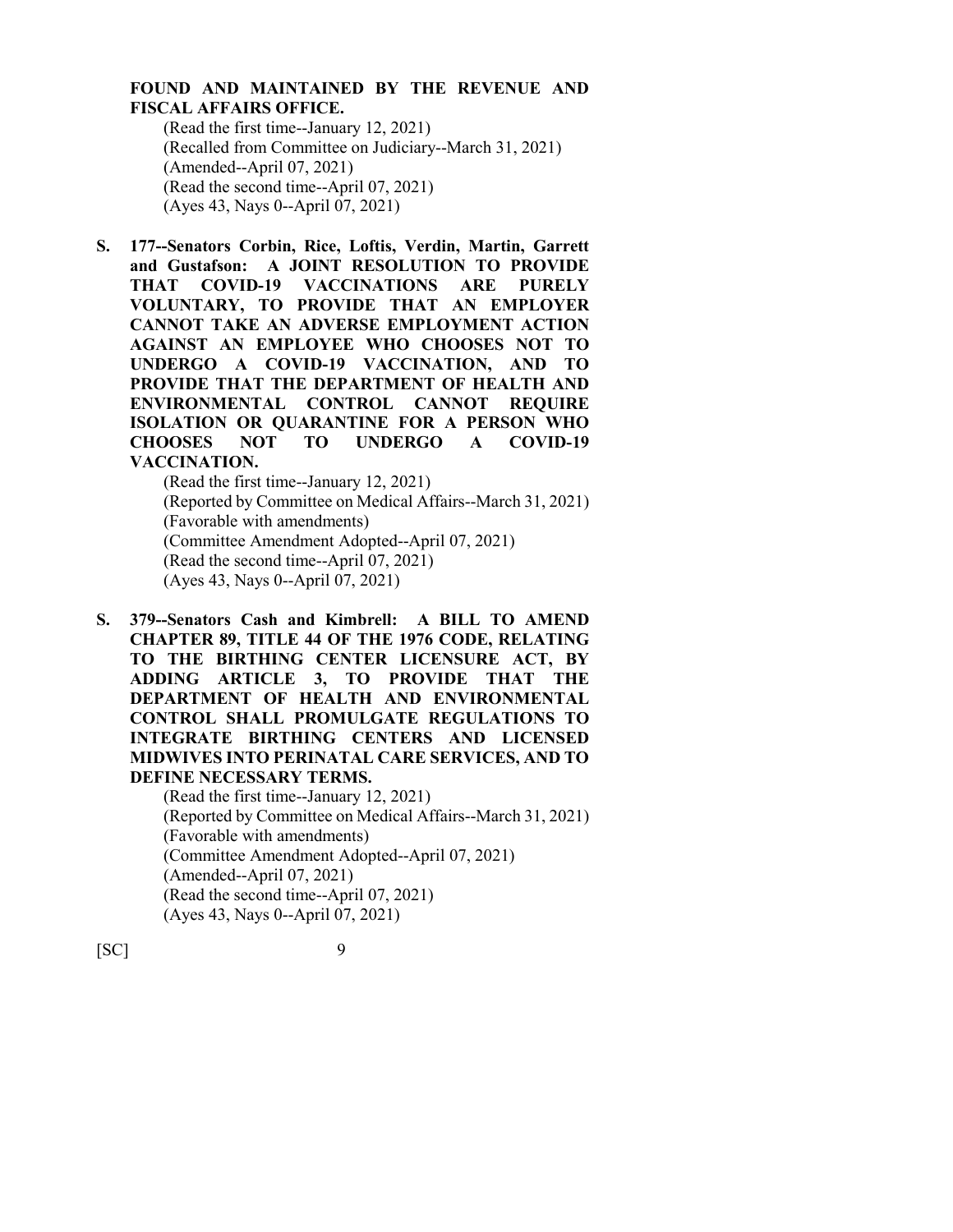**S. 436--Senators Cromer, Shealy, Rice, Talley, K. Johnson, Scott, Turner, Alexander and Gambrell: A BILL TO AMEND SECTION 12-6-3530, AS AMENDED, CODE OF LAWS OF SOUTH CAROLINA, 1976, RELATING TO COMMUNITY DEVELOPMENT TAX CREDITS, SO AS TO DELETE AN AGGREGATE CREDIT PROVISION AND SET AN ANNUAL LIMIT.**

(Read the first time--January 12, 2021) (Reported by Committee on Finance--March 31, 2021) (Favorable with amendments) (Committee Amendment Adopted--April 07, 2021) (Read the second time--April 07, 2021) (Ayes 43, Nays 0--April 07, 2021)

**S. 587--Senator Turner: A BILL TO AMEND SECTION 11-41- 75(A) AND (B) OF THE 1976 CODE, RELATING TO ECONOMIC DEVELOPMENT BONDS FOR CONVENTIONS AND TRADE SHOWS, TO PROVIDE THAT THE PROVISIONS REQUIRING THE REIMBURSEMENT OF BOND PROCEEDS, PLUS INTEREST, UPON THE SALE OF A MEETING AND EXHIBIT SPACE ARE NOT APPLICABLE IF THE SALE PROCEEDS ARE USED IN THEIR ENTIRETY FOR A NEW MEETING AND EXHIBIT SPACE OF NOT LESS THAN FIFTY THOUSAND SQUARE FEET, OR TO REIMBURSE A STATE AGENCY, INSTRUMENTALITY, OR POLITICAL SUBDIVISION FOR THE ACQUISITION OR CONSTRUCTION OF A NEW MEETING AND EXHIBIT SPACE OF NOT LESS THAN FIFTY THOUSAND SQUARE FEET IF CONSTRUCTION OCCURRED PRIOR TO THE SALE OF THE ORIGINAL MEETING AND EXHIBIT SPACE, AND TO PROVIDE CONDITIONS UNDER WHICH THE EXEMPTION APPLIES.**

(Read the first time--February 23, 2021) (Reported by Committee on Finance--March 31, 2021) (Favorable) (Read the second time--April 07, 2021) (Ayes 43, Nays 0--April 07, 2021)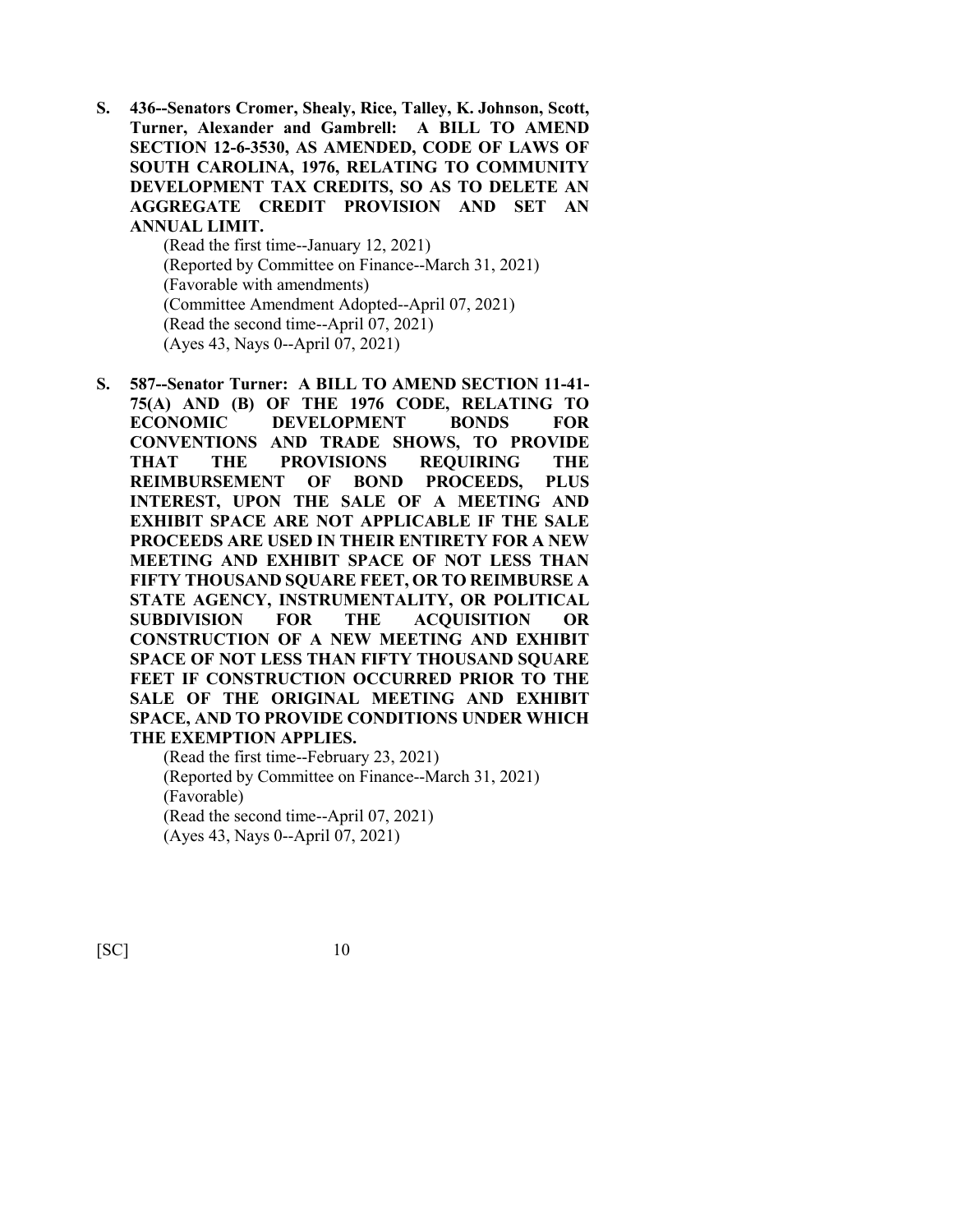**S. 609--Senator Alexander: A BILL TO AMEND THE CODE OF LAWS OF SOUTH CAROLINA, 1976, BY ADDING SECTION 12-2-140 SO AS TO AUTHORIZE STATE AGENCIES AND POLITICAL SUBDIVISIONS THAT HAVE ACCESS TO FEDERAL TAX INFORMATION TO CONDUCT CRIMINAL BACKGROUND CHECKS ON ITS EMPLOYEES AND CONTRACTORS.**

(Read the first time--February 24, 2021) (Reported by Committee on Finance--March 31, 2021) (Favorable) (Read the second time--April 07, 2021) (Ayes 43, Nays 0--April 07, 2021)

**S. 644--Senator Scott: A BILL TO AMEND SECTION 11-35-5270, CODE OF LAWS OF SOUTH CAROLINA, 1976, RELATING TO THE DIVISION OF SMALL AND MINORITY BUSINESS CONTRACTING AND CERTIFICATION IN THE DEPARTMENT OF ADMINISTRATION, SO AS TO TRANSFER THE DIVISION TO THE COMMISSION FOR MINORITY AFFAIRS; TO AMEND SECTION 1-11-10, AS AMENDED, RELATING TO THE COMPOSITION OF THE DEPARTMENT OF ADMINISTRATION, SO AS TO MAKE A CONFORMING CHANGE; TO PROVIDE VARIOUS NECESSARY PROVISIONS TO EFFECT THE TRANSFER; AND TO MAKE THE PROVISIONS OF THIS ACT EFFECTIVE JULY 1, 2021.**

(Read the first time--March 4, 2021) (Reported by Committee on Finance--March 31, 2021) (Favorable with amendments) (Read the second time--April 07, 2021) (Contested by Senator Climer)

**S. 658--Senator Bennett: A BILL TO AMEND SECTION 1-11-710 OF THE 1976 CODE, RELATING TO THE BOARD OF DIRECTORS OF THE SOUTH CAROLINA PUBLIC EMPLOYEE BENEFIT AUTHORITY MAKING INSURANCE AVAILABLE TO ACTIVE AND RETIRED EMPLOYEES, TO PROVIDE THAT THE PUBLIC EMPLOYEE BENEFIT AUTHORITY MAY ESTABLISH RULES FOR ELIGIBILITY AND ENROLLMENT FOR FULLY INSURED INSURANCE PRODUCTS FOR WHICH IT IS THE PLAN SPONSOR AND TO PROVIDE THAT**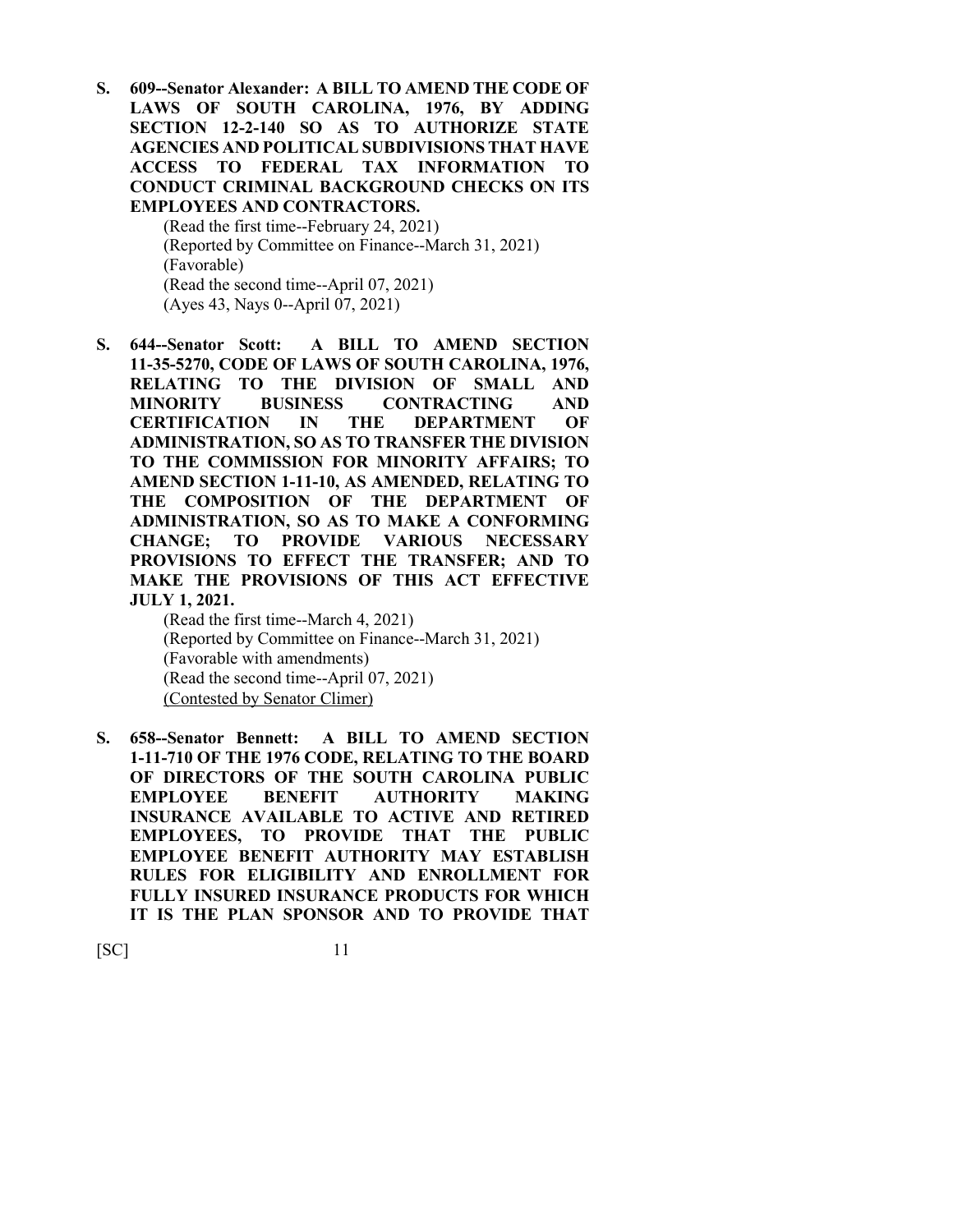**MEDICAL EVIDENCE OF INSURABILITY SHALL NOT BE REQUIRED SOONER THAN THIRTY DAYS FROM THE DATE A PERSON IS FIRST ELIGIBLE TO ENROLL IN A FULLY INSURED INSURANCE PRODUCT; TO AMEND SECTION 9-1-1650 OF THE 1976 CODE, RELATING TO AMOUNTS PAID UPON THE TERMINATION OF EMPLOYMENT UNDER THE SOUTH CAROLINA RETIREMENT SYSTEM, TO PROVIDE THAT A MEMBER WHO IS NOT RETIRED MAY NAME CONTINGENT BENEFICIARIES IN THE SAME MANNER AS PRIMARY BENEFICIARIES, TO PROVIDE THAT A CONTINGENT BENEFICIARY DOES NOT HAVE CERTAIN RIGHTS UNLESS ALL PRIMARY BENEFICIARIES HAVE PREDECEASED THE MEMBER AND THE MEMBER'S DEATH OCCURS BEFORE RETIREMENT, AND TO PROVIDE THAT A MEMBER MAY NOT NAME A CONTINGENT BENEFICIARY FOR DEATH BENEFITS UNDER A PRERETIREMENT DEATH BENEFIT PROGRAM; TO AMEND SECTION 9-8-110(1) OF THE 1976 CODE, RELATING TO PAYMENTS ON THE DEATH OF A MEMBER OR BENEFICIARY UNDER THE RETIREMENT SYSTEM FOR JUDGES AND SOLICITORS, TO PROVIDE THAT A MEMBER WHO IS NOT RETIRED MAY NAME SECONDARY BENEFICIARIES IN THE SAME MANNER AS PRIMARY BENEFICIARIES, TO PROVIDE THAT A SECONDARY BENEFICIARY DOES NOT HAVE CERTAIN RIGHTS UNLESS ALL PRIMARY BENEFICIARIES HAVE PREDECEASED THE MEMBER AND THE MEMBER'S DEATH OCCURS BEFORE RETIREMENT, AND TO PROVIDE THAT A MEMBER MAY NOT NAME A SECONDARY BENEFICIARY FOR DEATH BENEFITS UNDER A PRERETIREMENT DEATH BENEFIT PROGRAM; TO AMEND SECTION 9-9-100(1) OF THE 1976 CODE, RELATING TO PAYMENTS ON THE DEATH OF A MEMBER OR BENEFICIARY UNDER THE RETIREMENT SYSTEM FOR MEMBERS OF THE GENERAL ASSEMBLY, TO PROVIDE THAT A MEMBER WHO IS NOT RETIRED MAY NAME CONTINGENT BENEFICIARIES IN THE SAME MANNER AS PRIMARY BENEFICIARIES, TO PROVIDE THAT A CONTINGENT BENEFICIARY DOES NOT HAVE CERTAIN RIGHTS UNLESS ALL PRIMARY BENEFICIARIES HAVE PREDECEASED THE MEMBER AND THE MEMBER'S**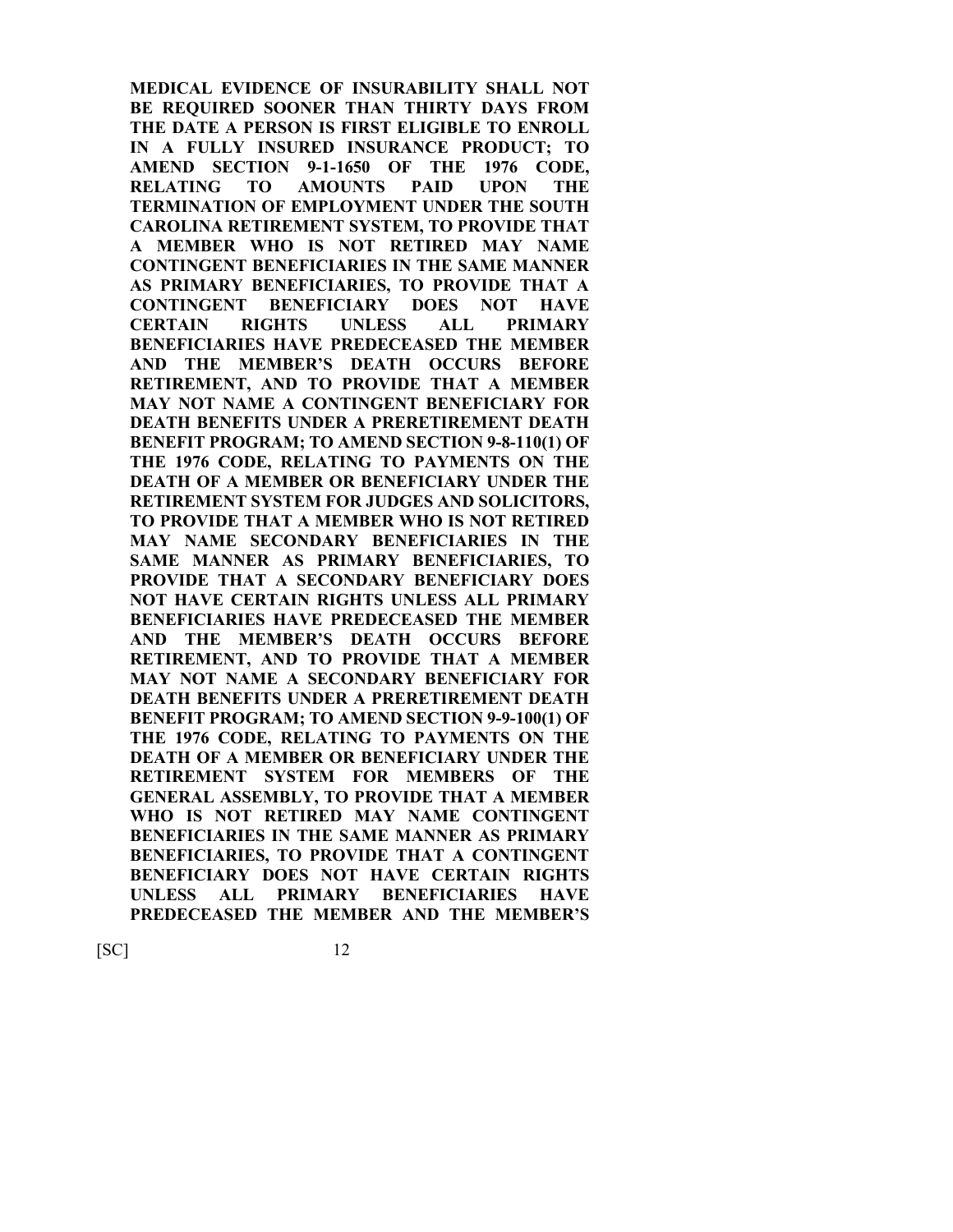**DEATH OCCURS BEFORE RETIREMENT, AND TO PROVIDE THAT A MEMBER MAY NOT NAME A CONTINGENT BENEFICIARY FOR DEATH BENEFITS UNDER A PRERETIREMENT DEATH BENEFIT PROGRAM; TO AMEND SECTION 9-11-110(3) OF THE 1976 CODE, RELATING TO THE LUMP SUM PAID IN THE EVENT OF A DEATH UNDER THE POLICE OFFICERS RETIREMENT SYSTEM, TO PROVIDE THAT A MEMBER WHO IS NOT RETIRED MAY NAME CONTINGENT BENEFICIARIES IN THE SAME MANNER AS PRIMARY BENEFICIARIES, TO PROVIDE THAT A CONTINGENT BENEFICIARY DOES NOT HAVE CERTAIN RIGHTS UNLESS ALL PRIMARY BENEFICIARIES HAVE PREDECEASED THE MEMBER AND THE MEMBER'S DEATH OCCURS BEFORE RETIREMENT, AND TO PROVIDE THAT A MEMBER MAY NOT NAME A CONTINGENT BENEFICIARY FOR DEATH BENEFITS UNDER A PRERETIREMENT DEATH BENEFIT PROGRAM; AND TO REPEAL CHAPTER 2, TITLE 9 OF THE 1976 CODE, RELATING TO THE RETIREMENT AND PRERETIREMENT ADVISORY PANEL.**

(Read the first time--March 11, 2021) (Reported by Committee on Finance--March 31, 2021) (Favorable) (Read the second time--April 07, 2021) (Ayes 43, Nays 0--April 07, 2021)

**S. 675--Senators Kimbrell, Rice, Talley, Peeler, Gambrell, Turner, Alexander, Bennett, Garrett and Cash: A BILL TO AMEND SECTION 12-37-2460 OF THE 1976 CODE, RELATING TO THE DISPOSITION OF TAX PROCEEDS, TO CREDIT THE PROCEEDS OF TAXES TO THE STATE AVIATION FUND; TO AMEND SECTION 55-5-280(B) OF THE 1976 CODE, RELATING TO THE STATE AVIATION FUND, TO PHASE IN THE CREDITING OF THE PROCEEDS; AND TO PROVIDE THAT A PORTION OF THE REVENUES COLLECTED MUST BE USED TO OBTAIN OR DEVELOP THROUGH THE SOUTH CAROLINA AERONAUTICS COMMISSION AN AIRPORT**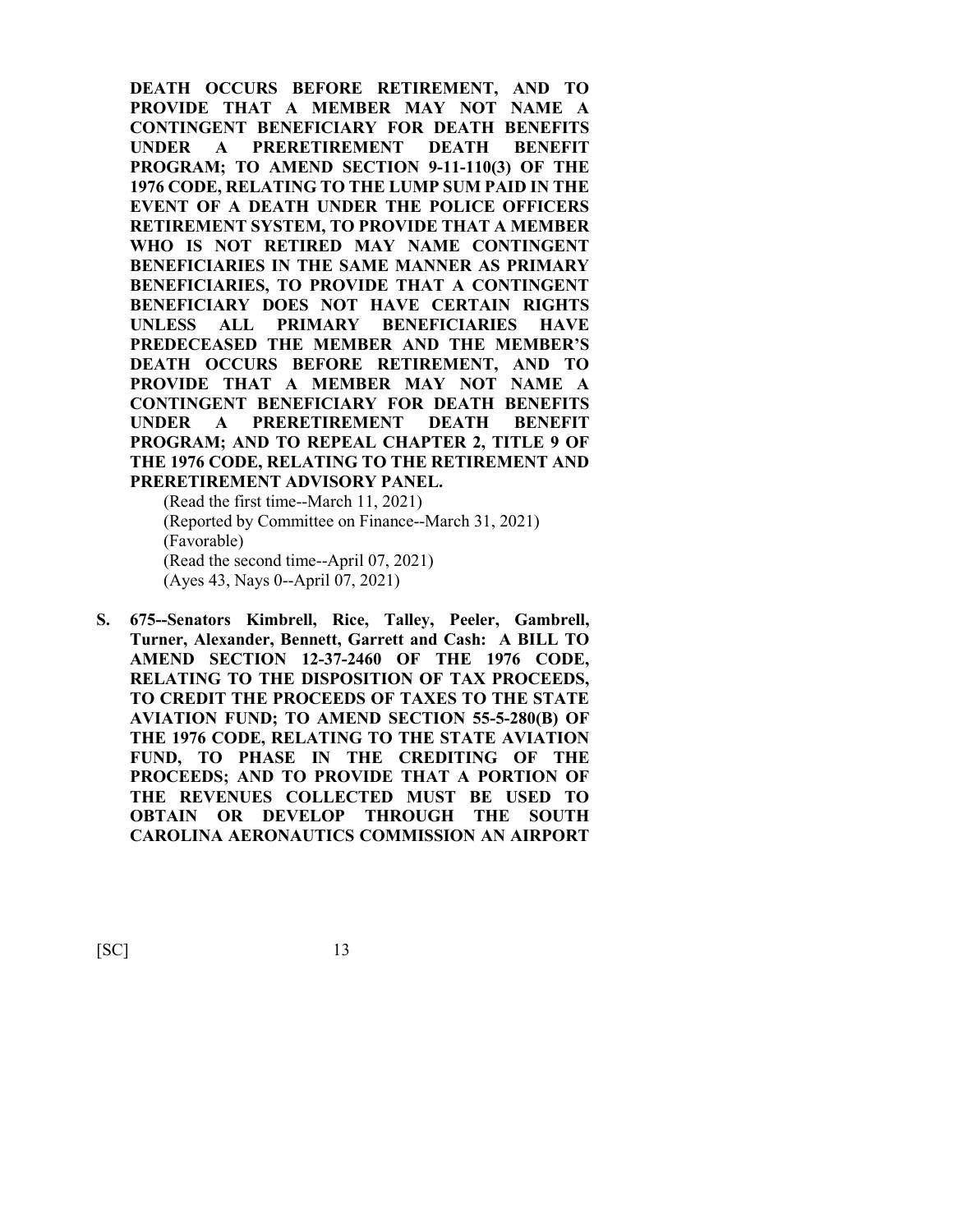#### **FACILITY IN A COUNTY WITHOUT AN AIRPORT FACILITY.**

(Read the first time--March 16, 2021) (Reported by Committee on Finance--March 31, 2021) (Favorable with amendments) (Committee Amendment Adopted--April 07, 2021) (Read the second time--April 07, 2021) (Ayes 43, Nays 0--April 07, 2021)

**S. 677--Senators Davis, Goldfinch, Jackson, Shealy, Grooms, Gambrell, Matthews, Turner, Alexander, Hutto, Talley, Kimpson, McElveen, Stephens, M. Johnson, Williams, Kimbrell, Sabb and Climer: A BILL TO AMEND SECTION 12-2-100 OF THE 1976 CODE, RELATING TO TAX CREDITS, TO PROVIDE FOR THE ALLOCATION OF A TAX CREDIT OR UNUSED CREDIT AMOUNT CARRIED FORWARD THAT IS EARNED BY A PARTNERSHIP OR LIMITED LIABILITY COMPANY TAXED AS A PARTNERSHIP.**

> (Read the first time--March 16, 2021) (Reported by Committee on Finance--March 31, 2021) (Favorable with amendments) (Committee Amendment Adopted--April 07, 2021) (Read the second time--April 07, 2021) (Ayes 43, Nays 0--April 07, 2021)

**S. 685--Senators Hembree, Kimpson, Setzler, Scott, Turner, Malloy, Matthews and Jackson: A BILL TO AMEND TITLE 59 OF THE 1976 CODE, RELATING TO EDUCATION, BY ADDING CHAPTER 158, TO PROVIDE FOR THE COMPENSATION OF INTERCOLLEGIATE ATHLETES FOR THE USE OF AN ATHLETE'S NAME, IMAGE, OR LIKENESS; AND TO DEFINE NECESSARY TERMS.**

(Read the first time--March 23, 2021) (Reported by Committee on Education--March 31, 2021) (Favorable with amendments) (Read the second time--April 07, 2021) (Contested by Senator Hutto)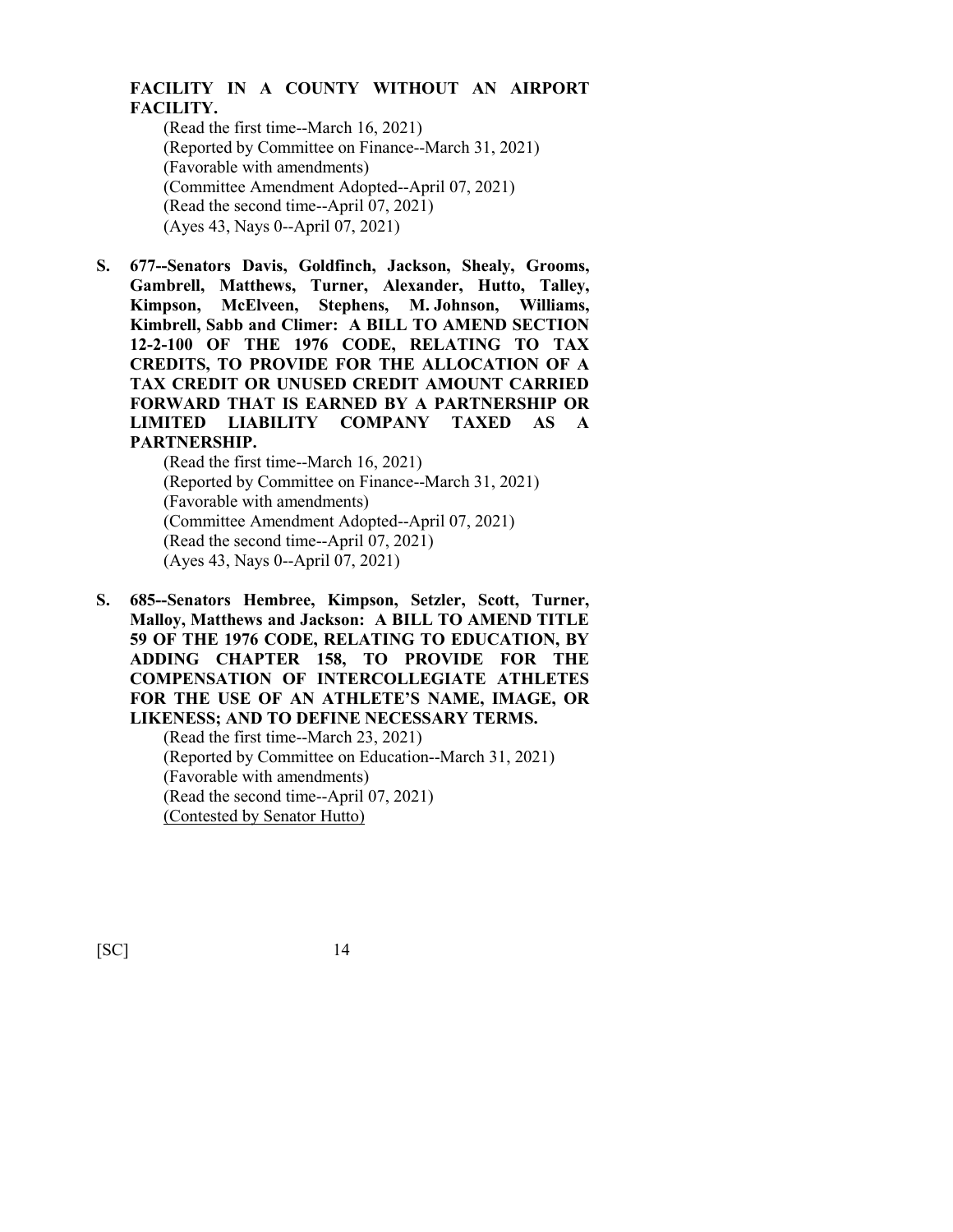**S. 716--Senator Climer: A BILL TO AMEND SECTION 7-7-530 OF THE 1976 CODE, RELATING TO THE DESIGNATION OF VOTING PRECINCTS IN YORK COUNTY, TO ADD THE CRESCENT AND HANDS MILL VOTING PRECINCTS, AND TO UPDATE THE MAP NUMBER ON WHICH THE NAMES OF THESE PRECINCTS MAY BE FOUND.**

> (Read the first time--March 31, 2021) (Recalled from Committee on Judiciary--March 31, 2021) (Read the second time--April 07, 2021) (Ayes 43, Nays 0--April 07, 2021)

**H. 3726--Reps. West, G.M. Smith, W. Cox, M.M. Smith, Pope, Simrill, Elliott, B. Cox, W. Newton, Thayer, Gagnon, Herbkersman, White, Wheeler, Rutherford, Ballentine and Ott: A BILL TO AMEND SECTION 12-36-90, AS AMENDED, CODE OF LAWS OF SOUTH CAROLINA, 1976, RELATING TO THE DEFINITION OF "GROSS PROCEEDS OF SALES", SO AS TO EXCLUDE AMOUNTS RECEIVED FROM A BUYDOWN.**

(Read the first time--March 4, 2021) (Reported by Committee on Finance--March 31, 2021) (Favorable) (Read the second time--April 07, 2021) (Ayes 43, Nays 0--April 07, 2021)

**S. 533--Senators Shealy, Gambrell, Allen, Williams, Jackson, Gustafson, Stephens, Malloy and McElveen: A JOINT RESOLUTION TO PROHIBIT THE USE OF SECTION 14(c) OF THE FAIR LABOR STANDARDS ACT OF 1938 TO PAY SUBMINIMUM WAGES TO INDIVIDUALS WITH DISABILITIES.**

(Read the first time--February 9, 2021) (Reported by Committee on Labor, Commerce and Industry-- April 06, 2021) (Favorable with amendments) (Committee Amendment Adopted--April 07, 2021) (Amended--April 07, 2021) (Read the second time--April 07, 2021)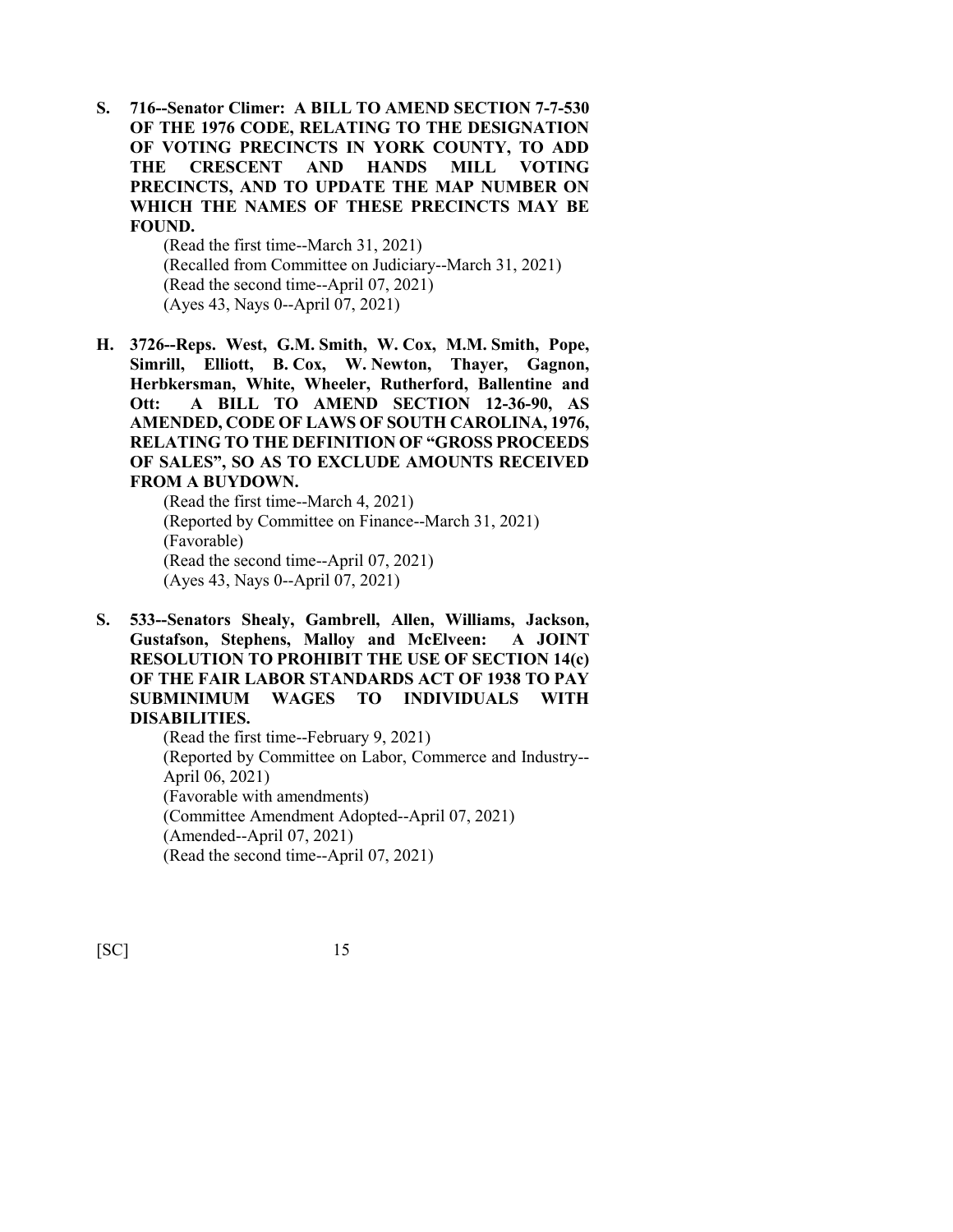#### **STATEWIDE SECOND READING BILLS**

**S. 475--Senators Rankin, Grooms, Williams, Scott, Hembree, McElveen, Senn, Talley, Adams, Harpootlian, Hutto, Goldfinch, Matthews and Gambrell: A JOINT RESOLUTION TO REQUIRE NEXTERA ENERGY, INC. TO PROVIDE CERTAIN DOCUMENTS RELATED TO THE PUBLIC SERVICE AUTHORITY TO THE SPEAKER OF THE HOUSE OF REPRESENTATIVES, THE PRESIDENT OF THE SENATE, THE CHAIRMAN OF THE SENATE FINANCE COMMITTEE, THE CHAIRMAN OF THE HOUSE WAYS AND MEANS COMMITTEE, THE CHAIRMAN OF THE SENATE JUDICIARY COMMITTEE AND THE CHAIRMAN OF THE HOUSE JUDICIARY COMMITTEE.**

(Read the first time--January 21, 2021) (Reported by Committee on Judiciary--February 11, 2021) (Favorable) (Contested by Senator Massey)

**S. 376--Senators Talley, Hembree and Setzler: A BILL TO ENACT THE "STATE INSTITUTION OF HIGHER EDUCATION EFFICIENCY ACT"; TO AMEND TITLE 59 OF THE 1976 CODE, RELATING TO EDUCATION, BY ADDING CHAPTER 157, TO ALLOW THE BOARD OF TRUSTEES OF AN INSTITUTION OF HIGHER EDUCATION TO ESTABLISH BY RESOLUTION AN AUXILIARY DIVISION AS PART OF THE COLLEGE OR UNIVERSITY, TO PROVIDE THAT THE AUXILIARY DIVISION IS EXEMPT FROM VARIOUS STATE LAWS, TO REQUIRE THAT CERTAIN PERMANENT IMPROVEMENT PROJECTS MUST BE SUBMITTED TO THE JOINT BOND REVIEW COMMITTEE AND THE EXECUTIVE BUDGET OFFICE, TO PROVIDE THAT A BOARD OF TRUSTEES MAY ADOPT FOR AN AUXILIARY DIVISION A PROCUREMENT POLICY, AND TO PROVIDE REPORTING REQUIREMENTS; TO AMEND SECTION 8-11-260 OF THE 1976 CODE, RELATING TO EXEMPTIONS FROM CERTAIN REQUIREMENTS FOR STATE OFFICERS AND EMPLOYEES, TO PROVIDE THAT EMPLOYEES OF CERTAIN RESEARCH UNIVERSITIES AND NON-RESEARCH, FOUR-YEAR**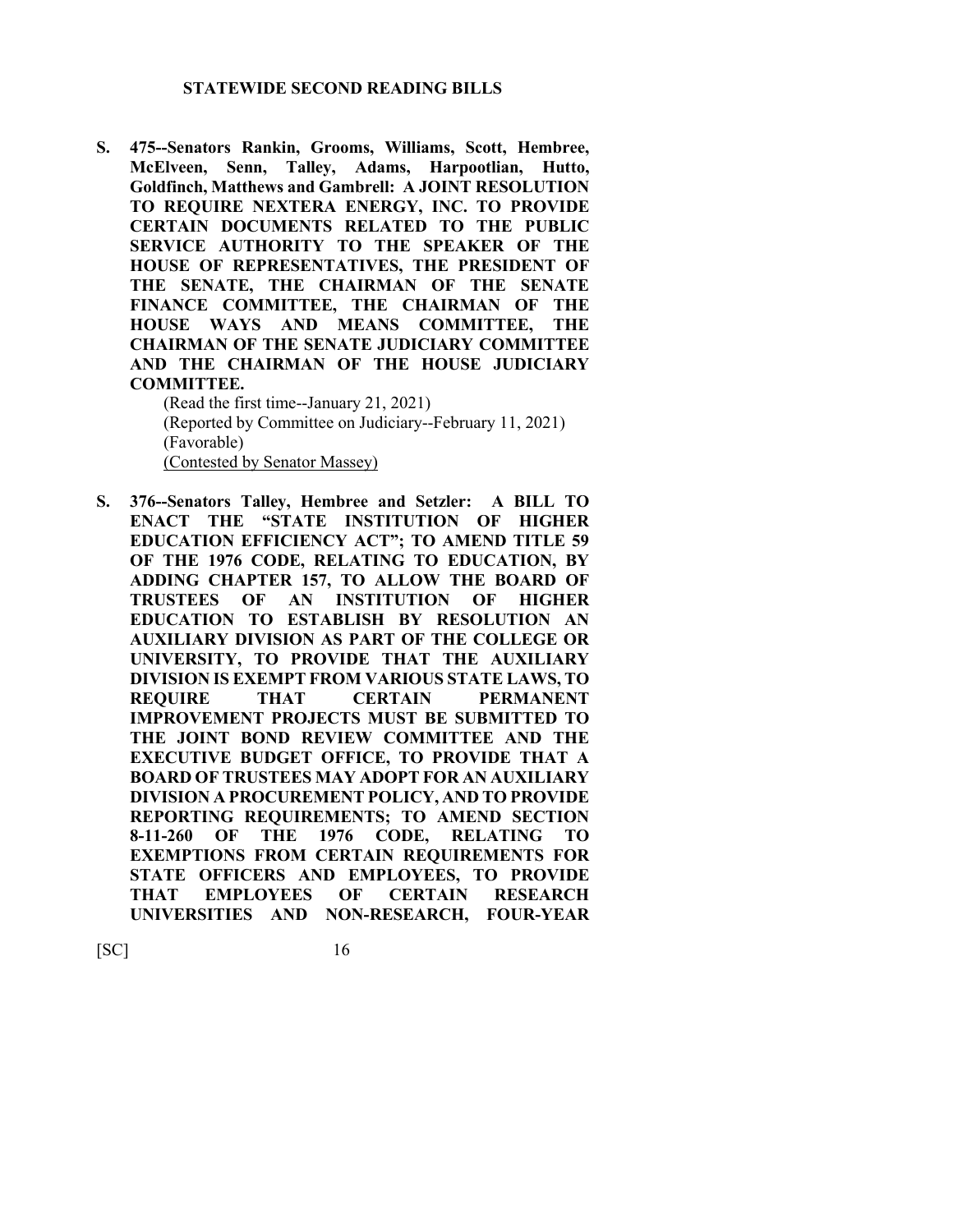**COLLEGES AND UNIVERSITIES ARE EXEMPT; TO AMEND SECTION 11-35-710(A)(6) OF THE 1976 CODE, RELATING TO EXEMPTIONS FROM THE SOUTH CAROLINA CONSOLIDATED PROCUREMENT CODE, TO PROVIDE THAT THE STATE FISCAL ACCOUNTABILITY AUTHORITY MAY EXEMPT PRIVATE GIFTS, AUXILIARY DIVISIONS, AND OTHER SALES AND SERVICES; AND TO DEFINE NECESSARY TERMS.** (Read the first time--January 12, 2021)

(Reported by Committee on Education--February 24, 2021) (Favorable with amendments) (Contested by Senator Leatherman)

**H. 3586--Reps. Sandifer and Hardee: A BILL TO AMEND SECTION 38-55-520, CODE OF LAWS OF SOUTH CAROLINA, 1976, RELATING TO THE PURPOSE OF THE ARTICLE, SO AS TO ESTABLISH THE FRAUD DIVISION WITHIN THE DEPARTMENT OF INSURANCE; TO AMEND SECTION 38-55-530, RELATING TO DEFINITIONS, SO AS TO REMOVE REFERENCES TO THE SECOND INJURY FUND AND ADD A SEPARATE DEFINITION FOR "UNDESERVED ECONOMIC BENEFIT OR ADVANTAGE"; TO AMEND SECTION 38-55-550, RELATING TO CIVIL PENALTIES PAID TO THE INSURANCE FRAUD DIVISION, SO AS TO MAKE CONFORMING CHANGES; TO AMEND SECTION 38-55-560, RELATING TO THE INSURANCE FRAUD DIVISION, SO AS TO TRANSFER THE DUTIES AND OBLIGATIONS TO THE DEPARTMENT OF INSURANCE; TO AMEND SECTION 38-55-570, RELATING TO NOTIFICATION OF KNOWLEDGE OR BELIEF OF FALSE STATEMENTS AND MISREPRESENTATIONS AND INFORMATION TO BE RELEASED, SO AS TO TRANSFER THE DUTIES AND OBLIGATIONS TO THE DEPARTMENT OF INSURANCE; TO AMEND SECTION 38-55-590, RELATING TO THE REQUIRED ANNUAL REPORT TO THE GENERAL ASSEMBLY, SO AS TO TRANSFER THE DUTIES AND OBLIGATIONS TO THE DEPARTMENT OF INSURANCE; AND TO AMEND SECTION 42-9-440, RELATING TO THE WORKERS' COMPENSATION COMMISSION'S REQUIREMENT TO**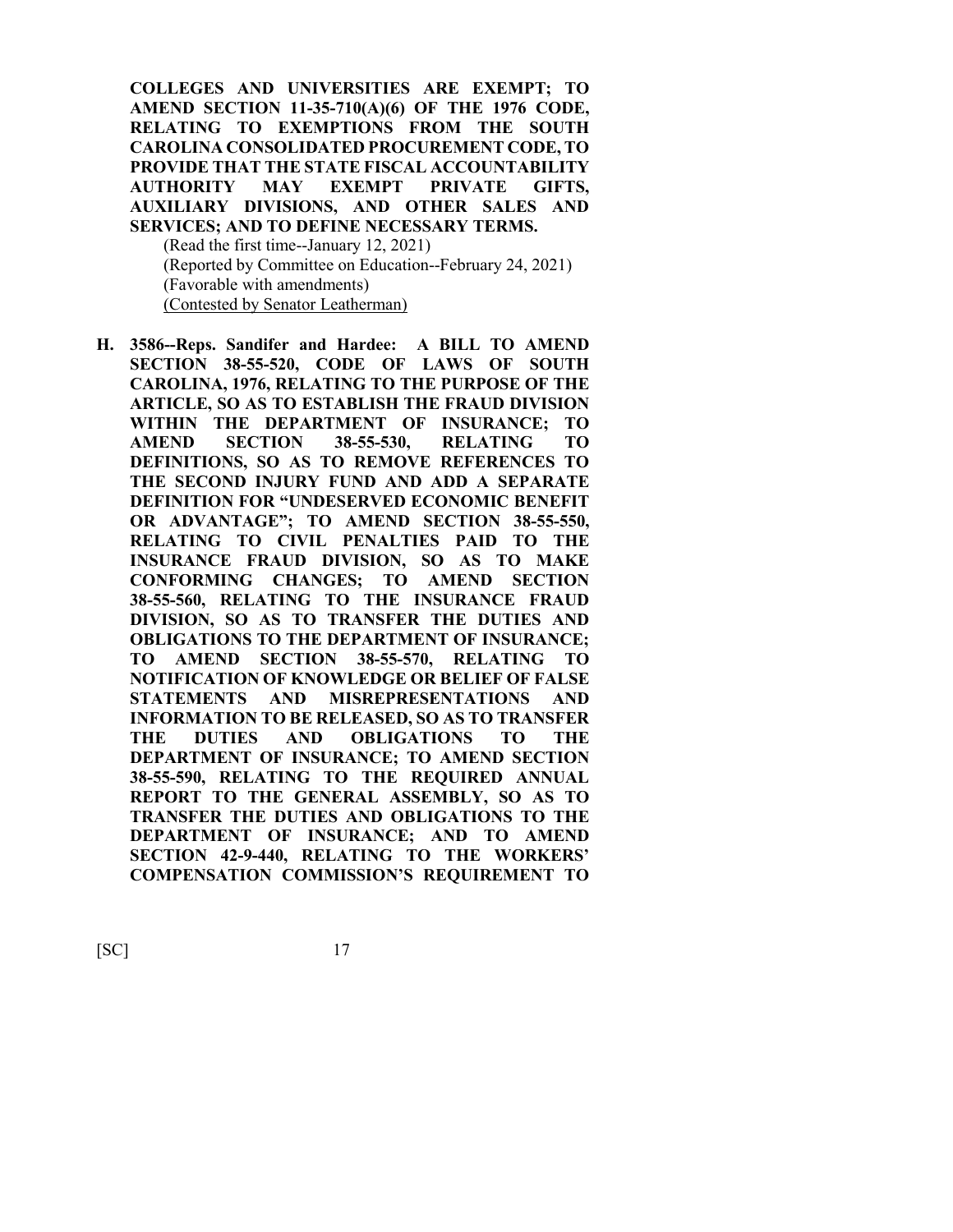#### **REPORT SUSPECTED FRAUD, SO AS TO MAKE CONFORMING CHANGES.** (Read the first time--February 4, 2021)

(Reported by Committee on Banking and Insurance--February 25, 2021) (Favorable) (Contested by Senator Malloy)

**S. 94--Senators Malloy and Adams: A BILL TO AMEND SECTION 42-1-160 OF THE 1976 CODE, RELATING TO INJURY AND PERSONAL INJURY IN WORKERS' COMPENSATION, TO PROVIDE THAT A LIMITATION ON STRESS, MENTAL INJURIES, AND MENTAL ILLNESS FOR WORKERS' COMPENSATION DOES NOT APPLY TO A FIRST RESPONDER DIAGNOSED WITH POST-TRAUMATIC STRESS DISORDER, AND TO DEFINE NECESSARY TERMS.**

(Read the first time--January 12, 2021) (Reported by Committee on Judiciary--March 10, 2021) (Favorable with amendments) (Contested by Senator Turner)

**S. 628--Senator Davis: A BILL TO ENACT THE "PHARMACY ACCESS ACT"; TO AMEND CHAPTER 43, TITLE 40 OF THE 1976 CODE, RELATING TO THE SOUTH CAROLINA PHARMACY PRACTICE ACT, BY ADDING SECTIONS 40- 43-210 THROUGH 40-43-280, TO PROVIDE THAT THE SOUTH CAROLINA PHARMACY PRACTICE ACT DOES NOT CREATE A DUTY OF CARE FOR A PERSON WHO PRESCRIBES OR DISPENSES A SELF-ADMINISTERED HORMONAL CONTRACEPTIVE OR ADMINISTERS AN INJECTABLE HORMONAL CONTRACEPTIVE, TO PROVIDE THAT CERTAIN PHARMACISTS MAY DISPENSE A SELF-ADMINISTERED HORMONAL CONTRACEPTIVE OR ADMINISTER AN INJECTABLE HORMONAL CONTRACEPTIVE PURSUANT TO A STANDING PRESCRIPTION DRUG ORDER, TO PROVIDE A JOINT PROTOCOL FOR DISPENSING A SELF-ADMINISTERED HORMONAL CONTRACEPTIVE OR ADMINISTERING AN INJECTABLE HORMONAL CONTRACEPTIVE WITHOUT A PATIENT-SPECIFIC WRITTEN ORDER, TO REQUIRE CONTINUING EDUCATION FOR A PHARMACIST DISPENSING A**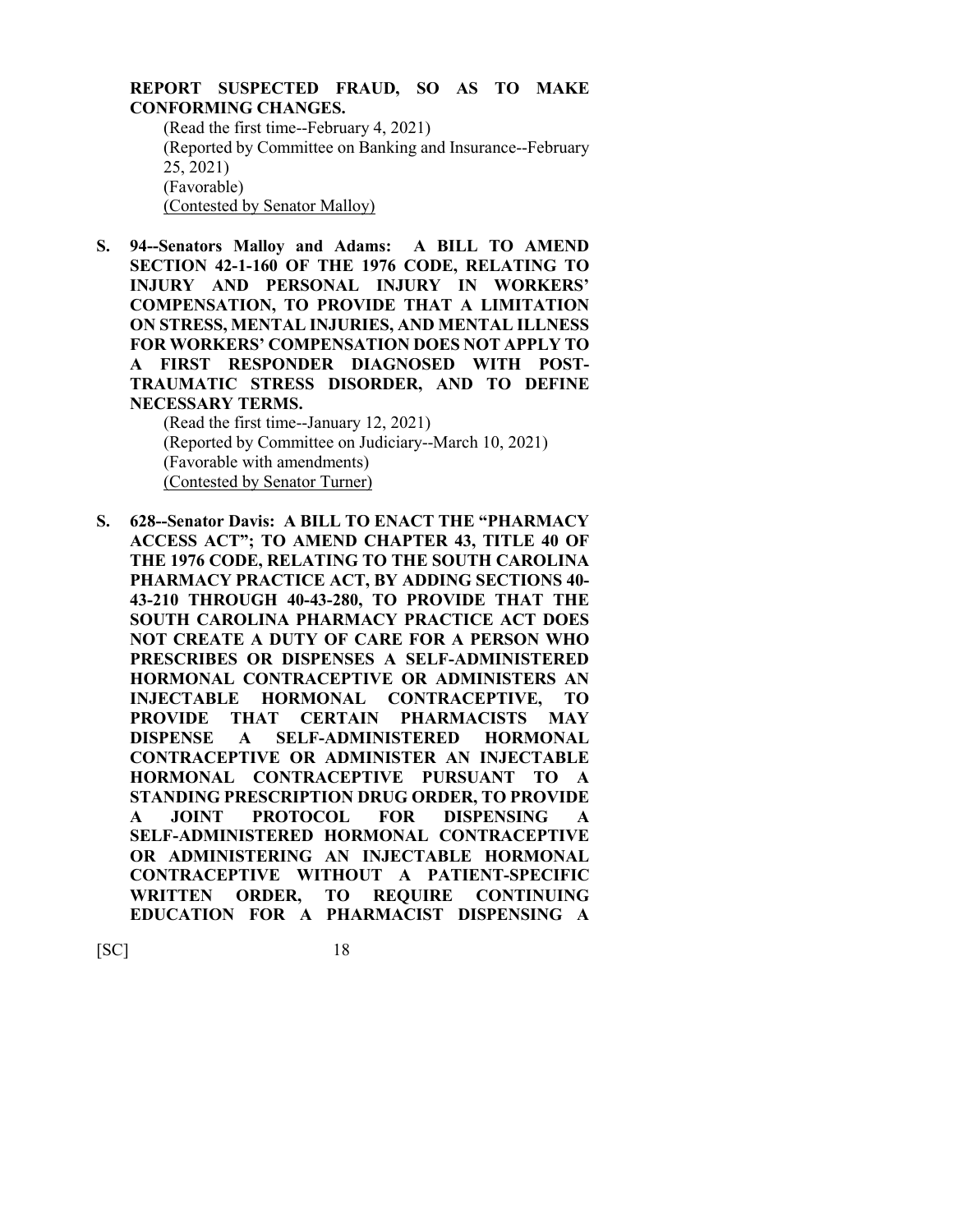**SELF-ADMINISTERED HORMONAL CONTRACEPTIVE OR ADMINISTERING AN INJECTABLE HORMONAL CONTRACEPTIVE, TO IMPOSE REQUIREMENTS ON A PHARMACIST WHO DISPENSES A SELF-ADMINISTERED HORMONAL CONTRACEPTIVE OR ADMINISTERS AN INJECTABLE HORMONAL CONTRACEPTIVE, TO PROVIDE THAT A PRESCRIBER WHO ISSUES A STANDING PRESCRIPTION DRUG ORDER FOR A SELF-ADMINISTERED HORMONAL CONTRACEPTIVE OR INJECTABLE HORMONAL CONTRACEPTIVE IS NOT LIABLE FOR ANY CIVIL DAMAGES FOR ACTS OR OMISSIONS RESULTING FROM THE DISPENSING OR ADMINISTERING OF THE CONTRACEPTIVE, AND TO PROVIDE THAT THE SOUTH CAROLINA PHARMACY PRACTICE ACT SHALL NOT BE CONSTRUED TO REQUIRE A PHARMACIST TO DISPENSE, ADMINISTER, INJECT, OR OTHERWISE PROVIDE HORMONAL CONTRACEPTIVES; AND TO AMEND ARTICLE 1, CHAPTER 6, TITLE 44 OF THE 1976 CODE, RELATING TO THE DEPARTMENT OF HEALTH AND HUMAN SERVICES, BY ADDING SECTION 44-6-115, TO PROVIDE FOR PHARMACIST SERVICES COVERED UNDER MEDICAID; AND TO DEFINE NECESSARY TERMS.**

(Read the first time--March 02, 2021) (Reported by Committee on Medical Affairs--March 10, 2021) (Favorable with amendments) (Committee Amendment Adopted--March 31, 2021) (Amended--March 31, 2021)

**S. 595--Senator Senn: A BILL TO AMEND SECTION 54-3-10(B) OF THE 1976 CODE, RELATING TO THE CREATION AND MEMBERSHIP OF THE SOUTH CAROLINA STATE PORTS AUTHORITY, TO DELETE THE PROVISION PROHIBITING EX-OFFICIO MEMBERS FROM ATTENDING EXECUTIVE SESSION.**

> (Read the first time--February 23, 2021) (Reported by Committee on Transportation--March 23, 2021) (Favorable with amendments) (Contested by Senators Harpootlian and Setzler)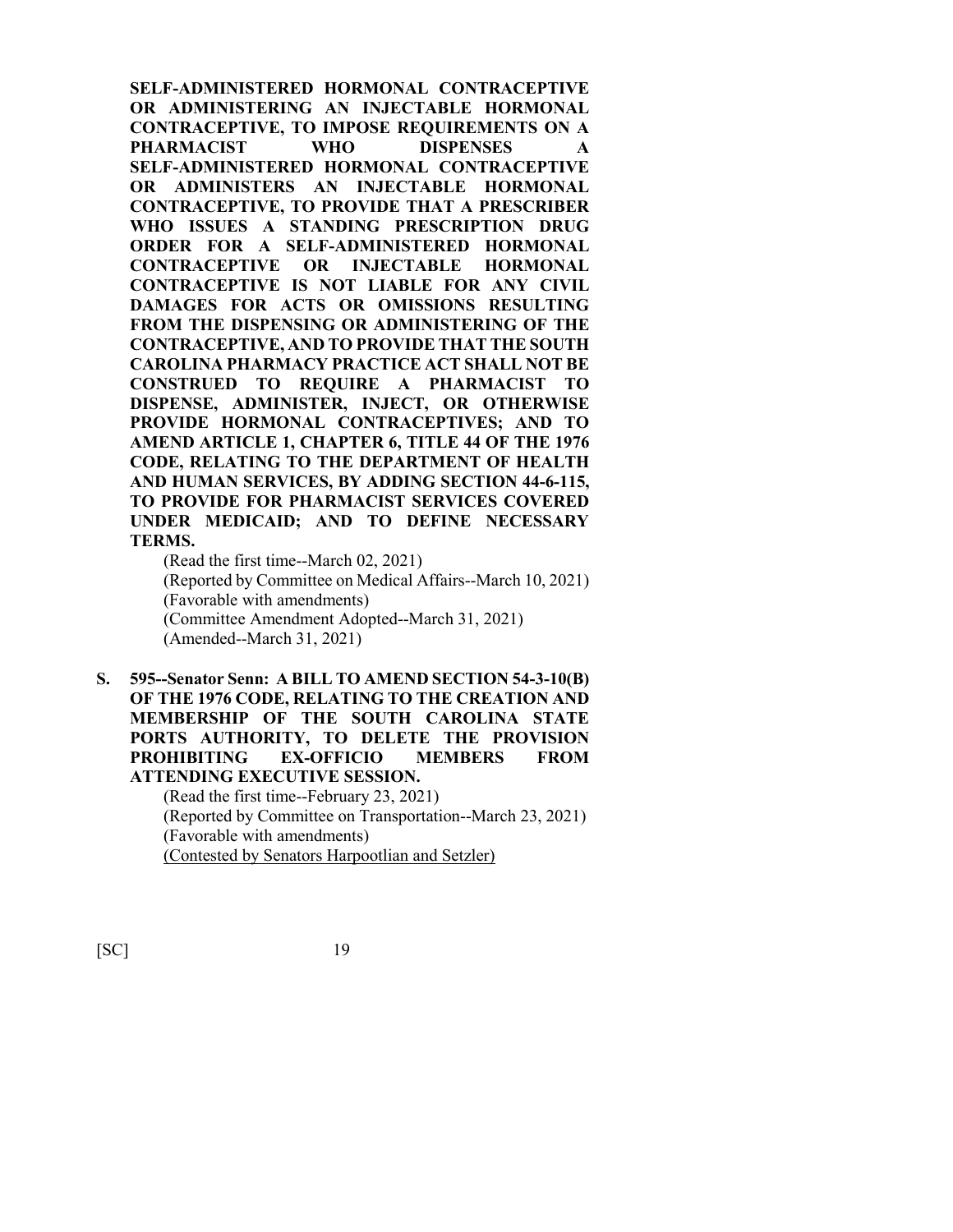**S. 101--Senators Cromer and Hembree: A BILL TO AMEND THE CODE OF LAWS OF SOUTH CAROLINA, 1976, BY ADDING SECTION 1-1-671 SO AS TO PROVIDE FOR THE DESIGN, COLOR, AND OTHER ELEMENTS OF THE SOUTH CAROLINA STATE FLAG AND TO DESIGNATE THE FLAG OF THIS DESIGN, COLOR, AND ELEMENTS AS THE OFFICIAL SOUTH CAROLINA STATE FLAG.**

> (Read the first time--January 12, 2021) (Reported by Committee on Family and Veterans' Services-- March 24, 2021) (Favorable with amendments) (Contested by Senator Hutto)

**S. 235--Senator Turner: A BILL TO AMEND ACT 745 OF 1967, RELATING TO RENEWABLE WATER RESOURCES (REWA) FORMERLY KNOWN AS THE WESTERN CAROLINA REGIONAL SEWER AUTHORITY, TO REVISE THE MEMBERSHIP OF ITS GOVERNING COMMISSION BY REMOVING ONE MEMBER FROM SPARTANBURG COUNTY AND ADDING ONE MEMBER FROM GREENVILLE COUNTY, AND TO AMEND REWA'S SERVICE AREA.**

(Read the first time--January 12, 2021) (Reported by Committee on Judiciary--March 24, 2021) (Favorable) (Contested by Senator Corbin)

**S. 245--Senators Young, Rankin, Climer, Turner, Bennett and M. Johnson: A BILL TO AMEND SECTION 56-5-3435 OF THE 1976 CODE, RELATING TO MAINTAINING A SAFE OPERATING DISTANCE BETWEEN A MOTOR VEHICLE AND A BICYCLE, TO DEFINE "SAFE OPERATING DISTANCE".**

(Read the first time--January 12, 2021) (Polled by Committee on Transportation--March 24, 2021) (Favorable) (Contested by Senator Loftis)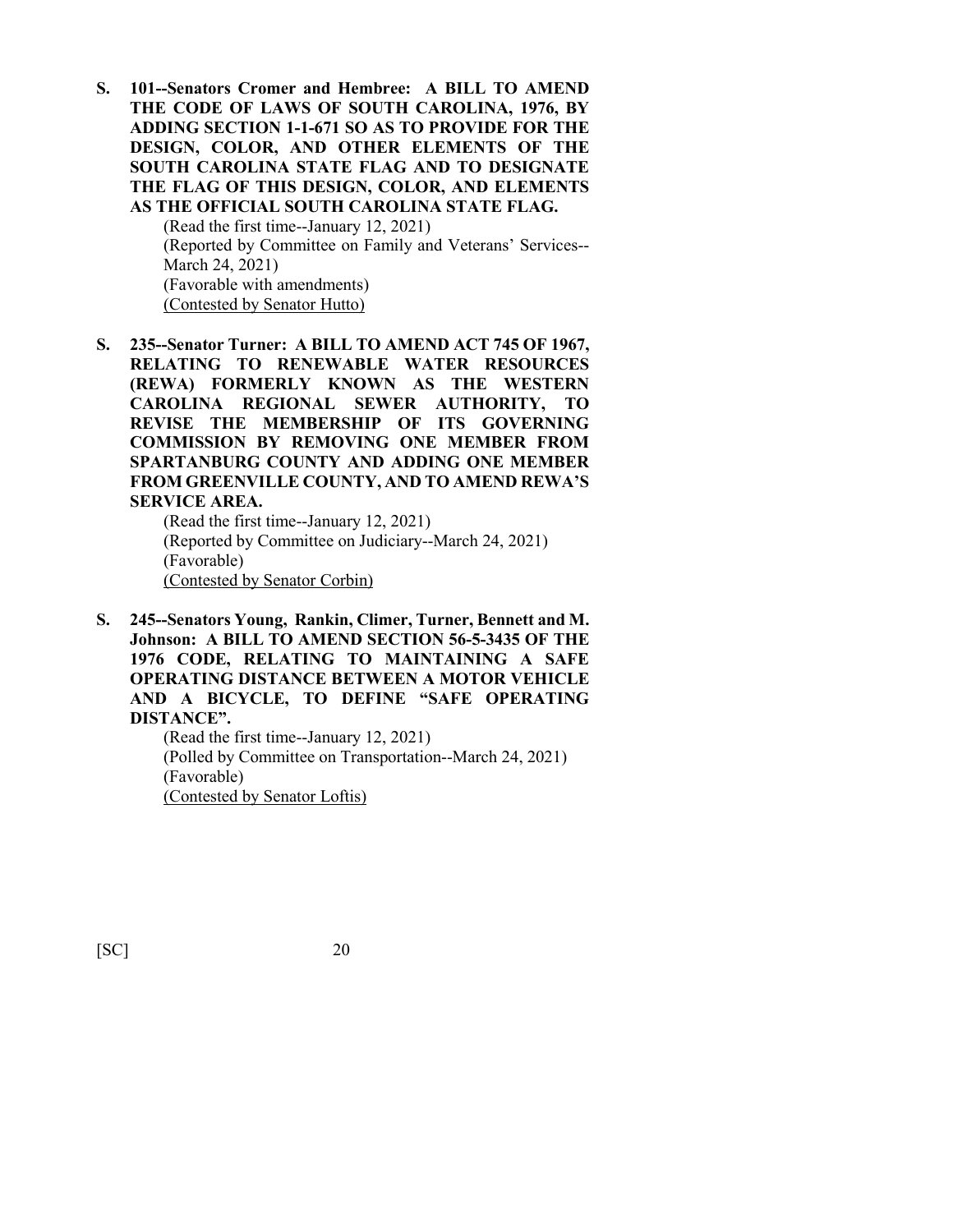**S. 432--Senator Alexander: A BILL TO AMEND ARTICLE 1, CHAPTER 59, TITLE 38 OF THE 1976 CODE, RELATING TO CLAIMS PRACTICES, BY ADDING SECTION 38-59-60, TO ALLOW FOR CONTRIBUTIONS FOR DEFENSE COSTS FOR THE SAME CLAIM, SUIT, OR ACTION AMONG MORE THAN ONE LIABILITY INSURER.**

(Read the first time--January 12, 2021) (Reported by Committee on Banking and Insurance--March 24, 2021) (Favorable) (Contested by Senator Matthews)

**S. 614--Senators Corbin, Loftis, Kimbrell, Garrett, Rice, Adams, Gustafson, Verdin and Cromer: A BILL TO AMEND ARTICLE 1, CHAPTER 1, TITLE 25 OF THE 1976 CODE, RELATING TO THE MILITARY CODE, BY ADDING SECTION 25-1-80, TO PROVIDE FOR THE DUTIES AND RESPONSIBILITIES OF THE SOUTH CAROLINA UNORGANIZED MILITIA.**

> (Read the first time--February 25, 2021) (Reported by Committee on Family and Veterans' Services-- March 24, 2021) (Favorable) (Contested by Senators Harpootlian and McLeod)

**H. 3262--Reps. Fry, Huggins, Davis, B. Newton, G.R. Smith, Morgan, Burns, Erickson, Bennett, Thayer, Taylor, Bryant, Elliott, Willis, Felder, McGarry, V.S. Moss, Haddon, Long, Pope, Forrest, Caskey, Hixon, Hewitt, Bailey, M.M. Smith, J.E. Johnson, Bradley, Brittain and Crawford: A BILL TO AMEND SECTION 7-11-15, AS AMENDED, CODE OF LAWS OF SOUTH CAROLINA, 1976, RELATING TO QUALIFICATIONS TO RUN AS A CANDIDATE IN GENERAL ELECTIONS, SO AS TO REQUIRE ALL CANDIDATES FROM EACH POLITICAL PARTY IN THIS STATE TO PAY A FILING FEE, INCLUDING CANDIDATES FROM PARTIES THAT ARE NOT REQUIRED TO CONDUCT A PRIMARY ELECTION, AND TO AUTHORIZE POLITICAL PARTIES TO CHARGE A CERTIFICATION FEE TO ALL CANDIDATES SEEKING NOMINATION BY POLITICAL PARTY PRIMARY OR POLITICAL PARTY CONVENTION; AND TO AMEND SECTION 7-11-210, RELATING TO THE NOTICE OF**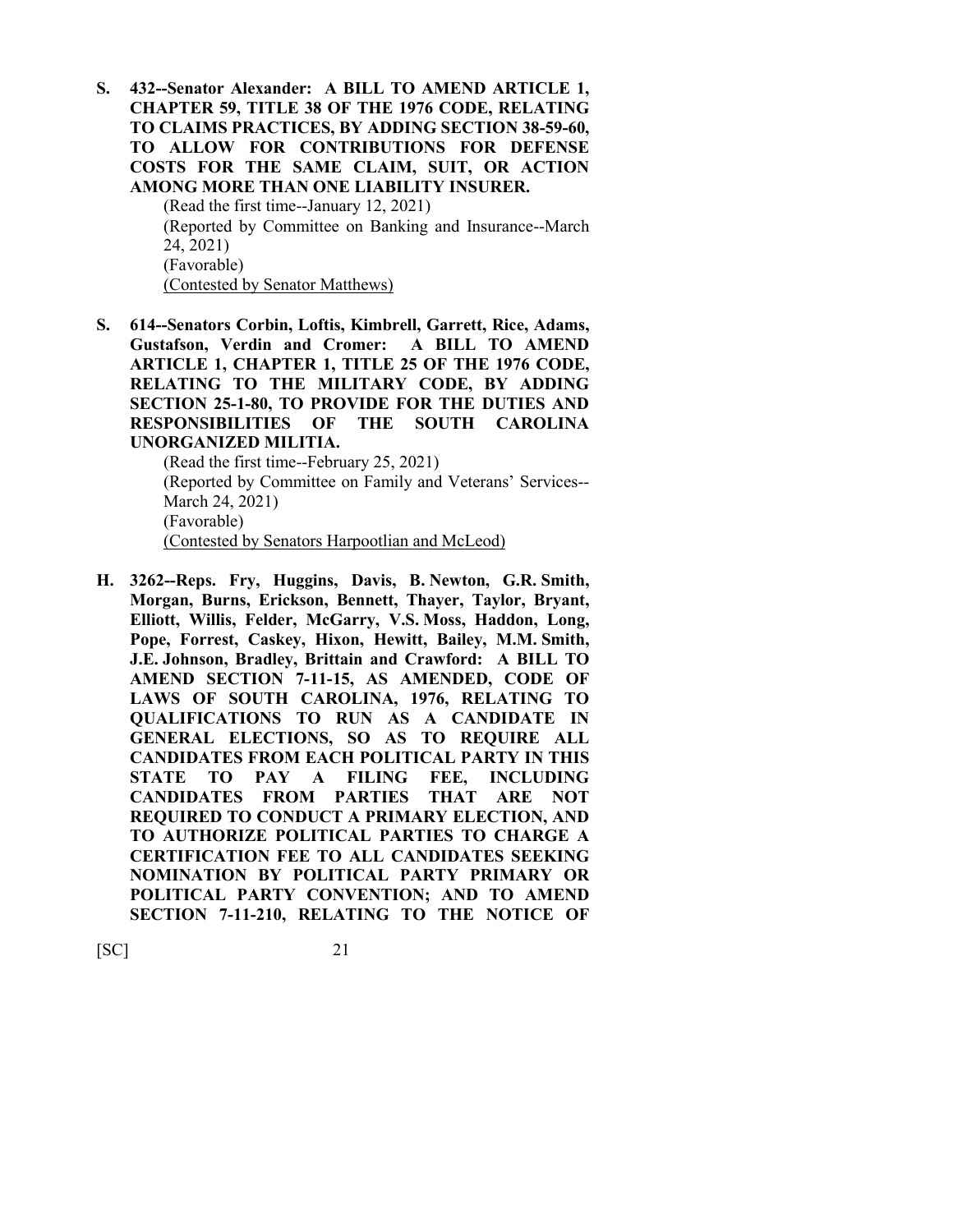**CANDIDACY AND PLEDGE, SO AS TO REQUIRE CANDIDATES TO AFFIRM THEIR PARTICIPATION IN AT LEAST THREE OF THE LAST FOUR STATEWIDE PARTY PRIMARIES, OR, IN THE ALTERNATIVE, IF PRECLUDED FROM PARTICIPATION DUE TO AGE, PERSONAL HEALTH, RESIDENCY, OR ACTIVE MILITARY SERVICE, CANDIDATES MAY PLEDGE THAT THEY ARE BONA FIDE MEMBERS OF THE POLITICAL PARTY WHOSE NOMINATION THEY ARE SEEKING, AND TO PROVIDE THAT THE STATE PARTY CHAIRMAN, IF PERMITTED BY PARTY RULE, MAY REQUIRE ADDITIONAL VERIFICATION WHEN A CANDIDATE'S AFFIRMATION OF BONA FIDE PARTY MEMBERSHIP IS DISPUTED, AND THAT THE STATE CHAIRMAN IS THE FINAL AUTHORITY TO RESOLVE QUESTIONS REGARDING BONA FIDE PARTY MEMBERSHIP.**

(Read the first time--February 25, 2021) (Reported by Committee on Judiciary--March 24, 2021) (Favorable with amendments) (Contested by Senator Martin)

**H. 4027--Rep. Burns: A BILL TO AMEND ACT 745 OF 1967, AS AMENDED, RELATING TO RENEWABLE WATER RESOURCES (REWA) FORMERLY KNOWN AS THE WESTERN CAROLINA REGIONAL SEWER AUTHORITY, SO AS TO AMEND REWA'S SERVICE AREA AND TO REVISE THE MEMBERSHIP OF THE GOVERNING COMMISSION.**

> (Read the first time--March 17, 2021) (Reported by Committee on Judiciary--March 24, 2021) (Favorable) (Contested by Senator Corbin)

**H. 3539--Reps. Davis and Martin: A BILL TO AMEND THE CODE OF LAWS OF SOUTH CAROLINA, 1976, BY ADDING SECTION 47-9-55 SO AS TO PROHIBIT THE TRANSPORTATION OF LIVE SWINE ON A PUBLIC ROAD OR WATERWAY WITHOUT AN OFFICIAL FORM OF IDENTIFICATION, AND TO PROVIDE AN EXCEPTION AND PENALTIES; TO AMEND SECTION 50-16-25, RELATING TO THE UNLAWFUL RELEASE OF PIGS, SO AS TO PROVIDE THAT IT IS UNLAWFUL TO**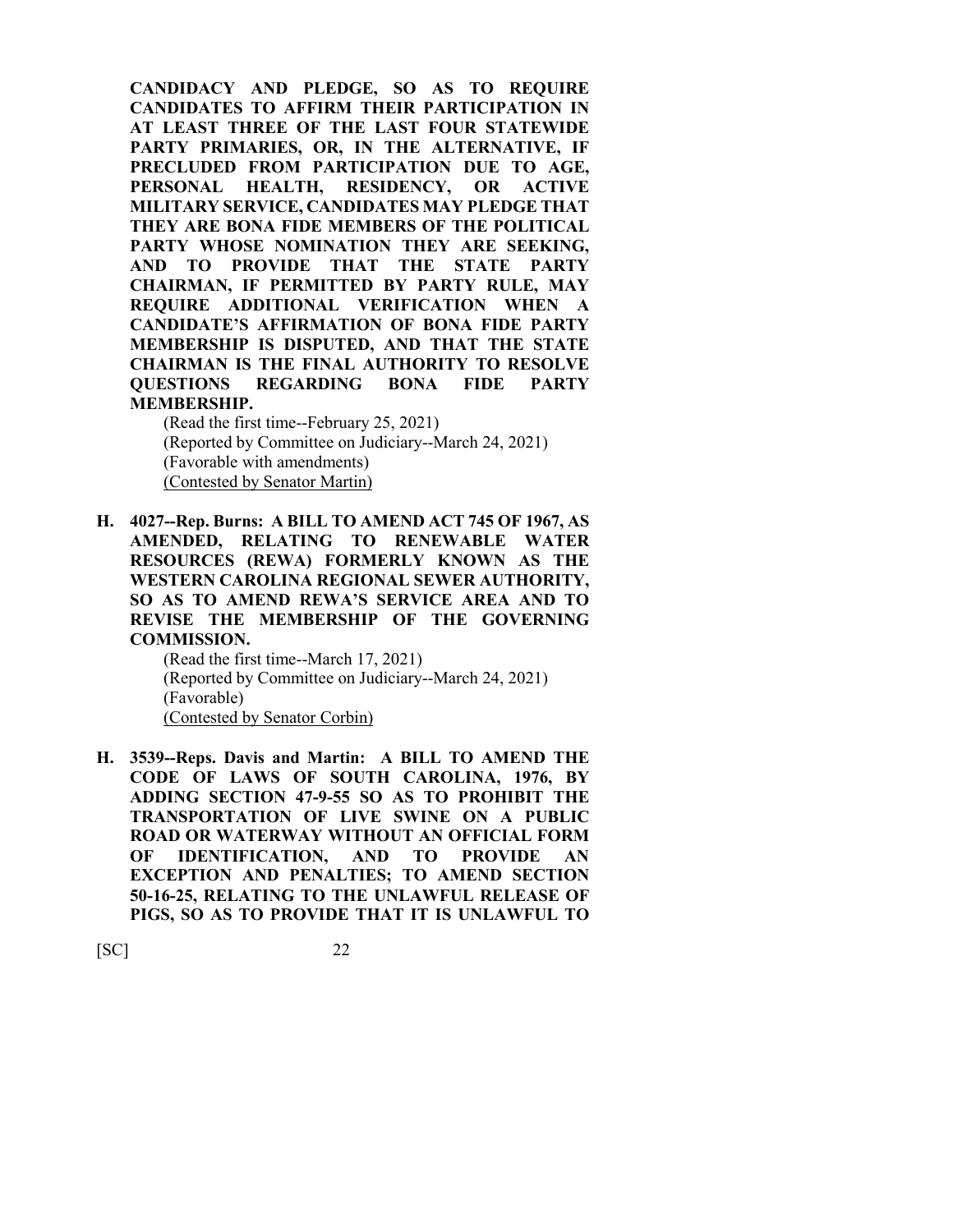#### **TRANSPORT A LIVE MEMBER OF THE FAMILY SUIDAE TAKEN FROM THE WILD; AND TO REPEAL SECTION 50-9-655 RELATING TO PIG TRANSPORT AND RELEASE PERMITS.**

(Read the first time--February 24, 2021) (Reported by Committee on Agriculture and Natural Resources--March 30, 2021) (Favorable) (Contested by Senator Talley)

**S. 150--Senators Davis, Hutto, Malloy, Rankin, Goldfinch, Harpootlian, Fanning, Matthews, Kimpson, Jackson, Leatherman, Grooms, Adams, Stephens, Shealy and McLeod: A BILL TO ENACT THE "SOUTH CAROLINA COMPASSIONATE CARE ACT"; TO AMEND CHAPTER 53, TITLE 44 OF THE 1976 CODE, RELATING TO PRUGS, AND OTHER CONTROLLED SUBSTANCES, BY ADDING ARTICLE 20, TO PROVIDE FOR THE SALE OF MEDICAL CANNABIS PRODUCTS AND THE CONDITIONS UNDER WHICH A SALE CAN OCCUR; TO AMEND SECTION 12-36-2120(69) OF THE 1976 CODE, RELATING TO EXEMPTIONS FROM THE SOUTH CAROLINA SALES AND USE TAX, TO PROVIDE THAT CANNABIS SOLD BY A DISPENSARY TO A CARDHOLDER IS EXEMPT FROM A CERTAIN SALES TAX; TO REPEAL ARTICLE 4, CHAPTER 53, TITLE 44 OF THE 1976 CODE, RELATING TO CONTROLLED SUBSTANCES THERAPEUTIC RESEARCH; AND TO DEFINE NECESSARY TERMS.**

(Read the first time--January 12, 2021) (Reported by Committee on Medical Affairs--March 31, 2021) (Favorable with amendments) (Contested by Senator Hembree)

**S. 308--Senator Fanning: A BILL TO AMEND SECTION 44-1-143, AS AMENDED, CODE OF LAWS OF SOUTH CAROLINA, 1976, RELATING TO HOME-BASED FOOD PRODUCTION OPERATIONS, SO AS TO ALLOW A HOME-BASED FOOD PRODUCTION OPERATION TO SELL FOOD TO AN INFORMED PERSON AND TO**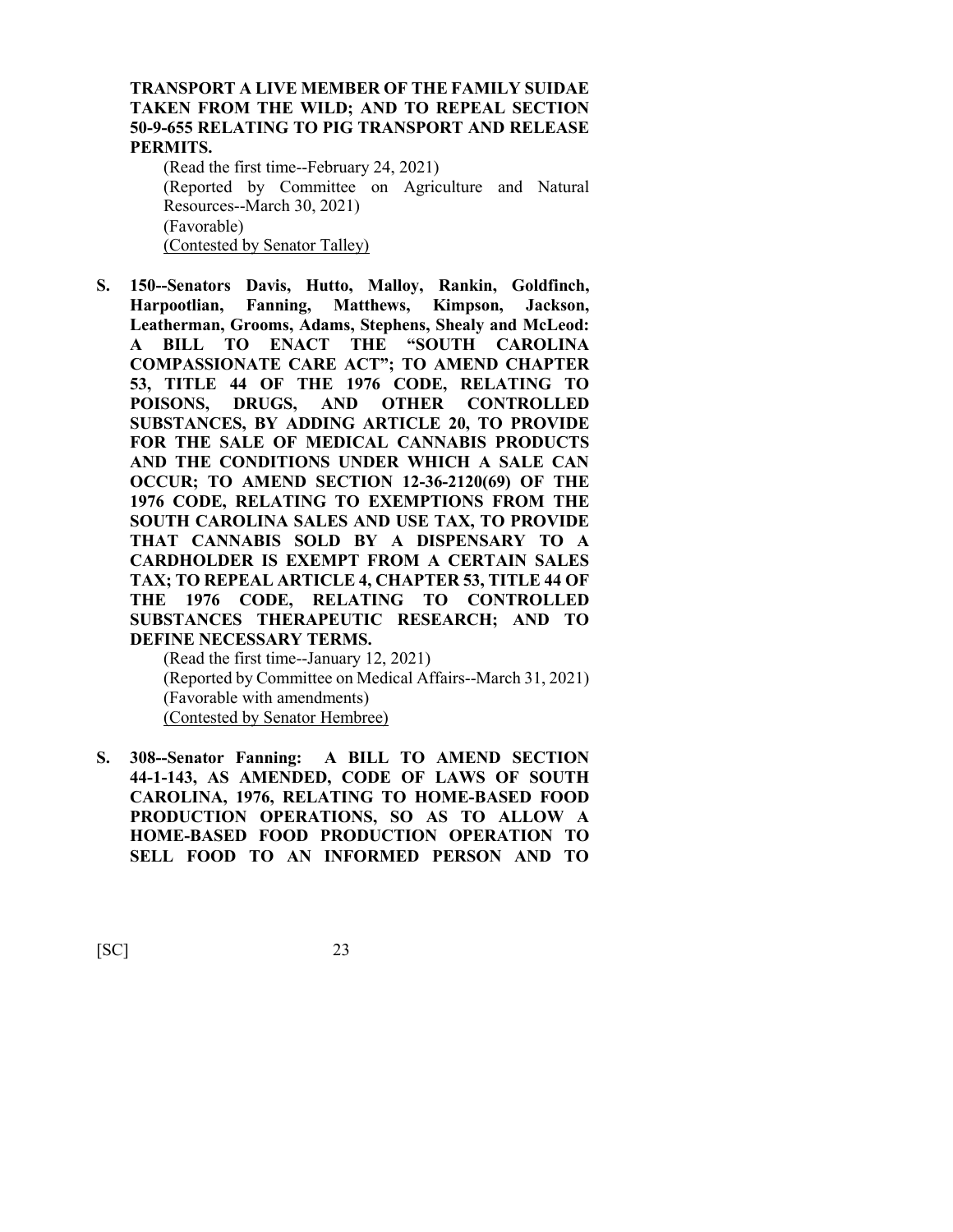### **REQUIRE A DISCLOSURE ON CERTAIN FOOD PRODUCTS.**

(Read the first time--January 12, 2021) (Polled by Committee on Agriculture and Natural Resources-- March 31, 2021) (Favorable) (Contested by Senators Climer and Fanning)

**S. 464--Senators Rankin, McElveen, Adams, Talley, Matthews, Garrett, Goldfinch, Gambrell, Hutto, Harpootlian, Williams, Young, Campsen, Hembree, Gustafson, Shealy, Stephens, Verdin and Alexander: A BILL TO AMEND SECTION 58-31-20 OF THE 1976 SOUTH CAROLINA CODE OF LAWS TO PROVIDE A MEMBER OF THE BOARD OF DIRECTORS OF THE PUBLIC SERVICE AUTHORITY SHALL NOT BE APPOINTED FOR MORE THAN TWO UNEXPIRED CONSECUTIVE TERMS AND FOR EDUCATION AND EXPERIENCE REQUIREMENTS FOR A BOARD MEMBER; TO ADD SECTION 58-31-225 TO PROVIDE THAT THE OFFICE OF REGULATORY STAFF HAS AUTHORITY TO MAKE INSPECTIONS, AUDITS AND EXAMINATIONS OF THE PUBLIC SERVICE AUTHORITY FOR ELECTRIC AND WATER RATES; TO AMEND SECTION 58-31-380 TO ESTABLISH A PROCESS TO RECEIVE PUBLIC COMMENT AND A PUBLIC HEARING IN SETTING ELECTRIC RATES, AND FOR THE OFFICE OF REGULATORY STAFF TO REVIEW THE PROPOSED RATES AND COMMENT BEFORE THE RATES GO INTO EFFECT; TO AMEND SECTION 58-33-20 TO INCLUDE THE PUBLIC SERVICE AUTHORITY IN THE REQUIREMENTS FOR UTILITY FACILITY SITING; TO AMEND SECTION 58-37-40 TO DELETE SUBSECTION (A)(3); AND TO ADD SECTION 58-37-45 TO REQUIRE THE SOUTH CAROLINA PUBLIC SERVICE AUTHORITY TO SUBMIT AN INTEGRATED RESOURCE PLAN TO THE PUBLIC SERVICE COMMISSION AND TO PROVIDE FOR PLAN REQUIREMENTS.**

(Read the first time--January 13, 2021) (Reported by Committee on Judiciary--March 31, 2021) (Favorable with amendments)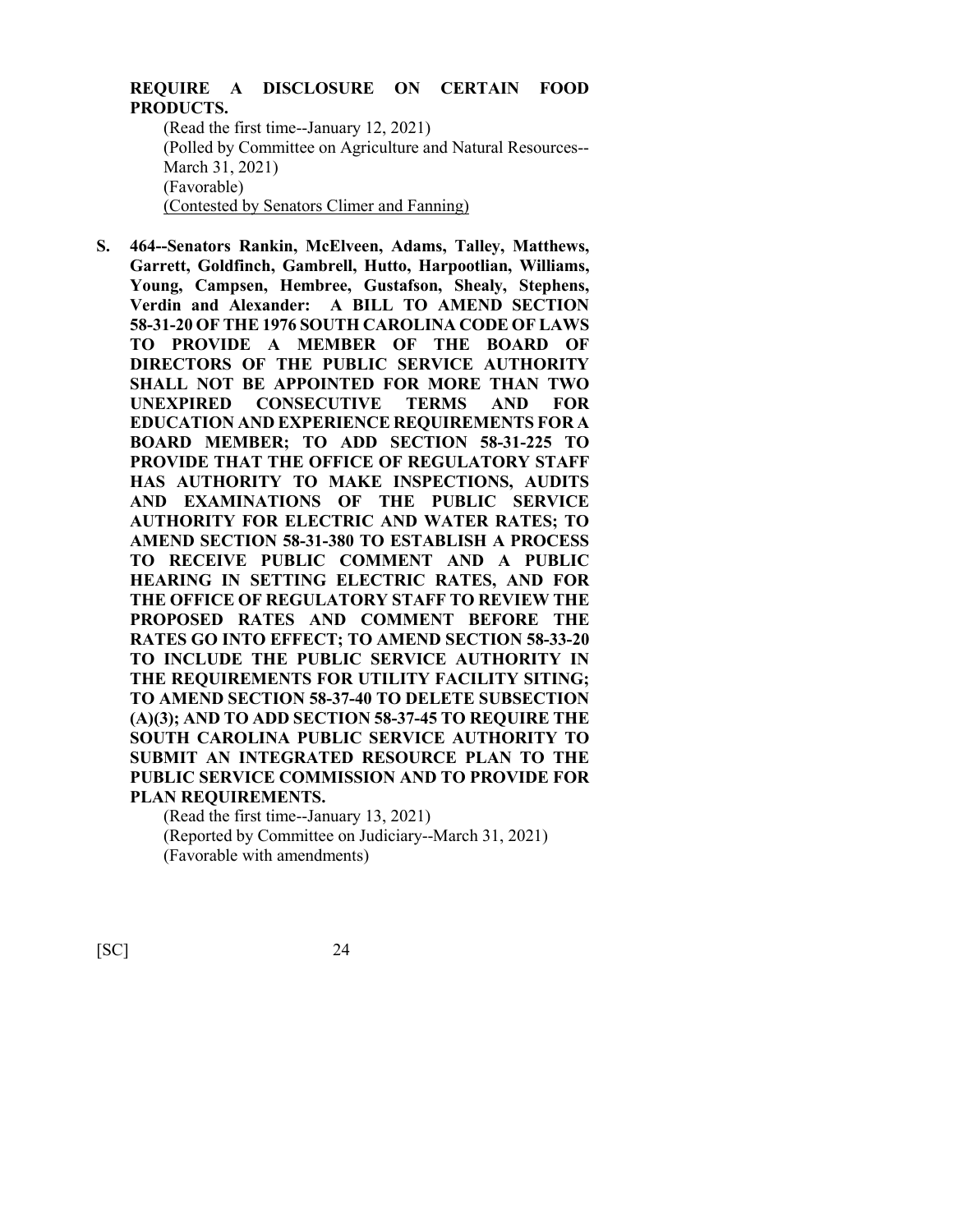**S. 619--Senators Rankin, Leatherman, Hutto, Fanning and Climer: A BILL A BILL TO AMEND SECTION 61-4-720 OF THE SOUTH CAROLINA CODE OF LAWS, 1976, RELATING TO SALE OF WINE BY WINERIES LOCATED IN THE STATE AND WINE TASTE SAMPLES, TO PROVIDE FOR SALES OF WINE ON WINERY PREMISES IF THE WINERY IS THE PRIMARY AMERICAN SOURCE OF SUPPLY FOR THE WINE SOLD; TO AMEND SECTIONS 61-4-1515 OF THE SOUTH CAROLINA CODE OF LAWS, 1976, TO PROVIDE FOR THE SALE OF BEER WITH AN ALCOHOL CONTENT OF TWELVE PERCENT OR LESS ON THE BREWERY PREMISES AND THE SALE OF SEALED BEER WITH AN ALCOHOL CONTENT OF FOURTEEN PERCENT OR LESS ON BREWERY PREMISES IF THE BREWERY IS THE PRIMARY AMERICAN SOURCE OF SUPPLY FOR THE BEER SOLD; TO AMEND SECTION 61-6-1140 OF THE SOUTH CAROLINA CODE OF LAWS, 1976, TO PROVIDE FOR THE RETAIL SALES AND TASTINGS OF ALCOHOLIC LIQUORS AT MICRO-DISTILLERIES IF THE MICRO-DISTILLERY IS THE PRIMARY AMERICAN SOURCE OF SUPPLY OR THE ALCOHOLIC LIQUORS PRODUCED AT THE LICENSED PREMISES ARE SUBJECT TO OTHER LIMITATIONS; AND TO AMEND CHAPTER 2, TITLE 61 OF THE SOUTH CAROLINA CODE OF LAWS, 1976, BY ADDING SECTION 61-2-177, TO PROVIDE FOR THE CREATION OF A MANUFACTURER'S SATELLITE CERTIFICATE FOR BREWERIES, WINERIES, AND MICRO-DISTILLERIES TO ESTABLISH SATELLITE LOCATIONS FOR SALE OF THEIR PRODUCTS, SUBJECT TO CERTAIN CONDITIONS.**

(Read the first time--February 25, 2021) (Reported by Committee on Judiciary--March 31, 2021) (Favorable with amendments) (Contested by Senator Martin)

**H. 3991--Reps. Rutherford, Wooten, Caskey, Thigpen, B. Cox, Elliott, Erickson, S. Williams and Rivers: A BILL TO AMEND SECTION 16-17-680, CODE OF LAWS OF SOUTH CAROLINA, 1976, RELATING TO PERMITS TO**  PURCHASE NONFERROUS METALS, **TRANSPORTATION AND SALE OF NONFERROUS METALS, AND VARIOUS OFFENSES ASSOCIATED WITH**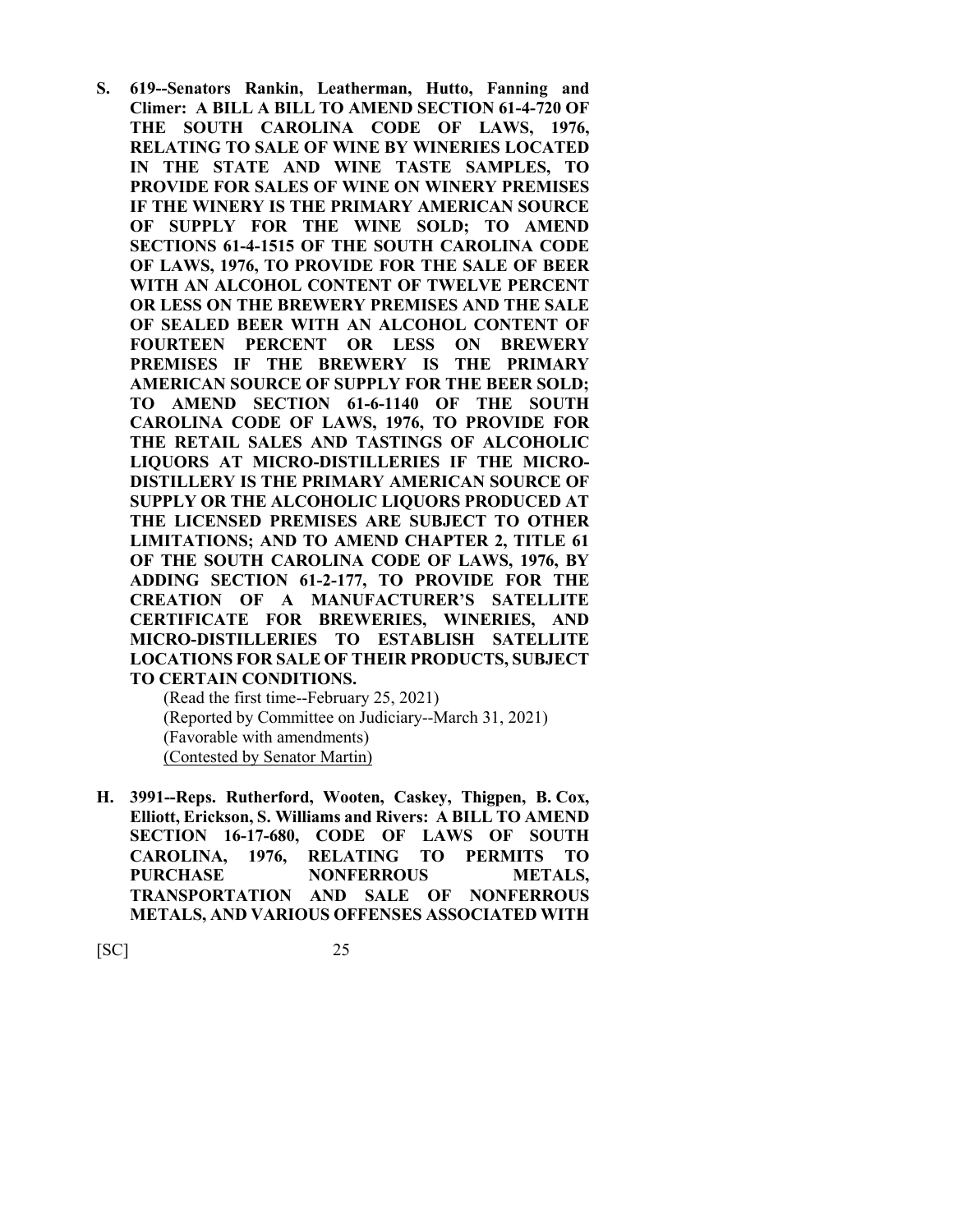**NONFERROUS METALS, SO AS TO INCLUDE IN THE PURVIEW OF THE STATUTE PROCEDURES FOR THE LAWFUL PURCHASE, SALE, AND POSSESSION OF USED, DETACHED CATALYTIC CONVERTERS OR ANY NONFERROUS PART OF ONE UNLESS PURCHASED, SOLD, OR POSSESSED UNDER CERTAIN DELINEATED CIRCUMSTANCES.**

(Read the first time--March 23, 2021) (Reported by Committee on Judiciary--March 31, 2021) (Favorable with amendments)

**H. 3056--Reps. Hixon, Forrest and W. Newton: A BILL TO AMEND THE CODE OF LAWS OF SOUTH CAROLINA, 1976, BY REPEALING SECTIONS 50-19-210 THROUGH 50-19-240 ALL RELATING TO THE PRESTWOOD LAKE WILDLIFE REFUGE BOARD; BY REPEALING SECTIONS 50-19-1710 THROUGH 50-19-1730 ALL RELATING TO THE CATAWBA-WATEREE FISH AND GAME COMMISSION; BY REPEALING ARTICLE 1 OF CHAPTER 19, TITLE 50 RELATING TO THE CHEROKEE FISH AND GAME CLUB; BY REPEALING ARTICLE 3 OF CHAPTER 19, TITLE 50 RELATING TO THE DARLINGTON COUNTY ADVISORY FISH AND GAME COMMISSION; BY REPEALING ARTICLE 17 OF CHAPTER 19, TITLE 50 RELATING TO THE DUTIES OF THE LEE COUNTY LEGISLATIVE DELEGATION TO PROTECT FISH AND GAME IN LEE COUNTY; BY REPEALING ARTICLE 19 OF CHAPTER 19, TITLE 50 RELATING TO THE MARION COUNTY FISH AND GAME COMMISSION AND THE ESTABLISHMENT OF THE SHELLY LAKE FISH SANCTUARY IN MARION COUNTY; BY REPEALING ARTICLE 21 OF CHAPTER 19, TITLE 50 RELATING TO FISH AND WILDLIFE PROJECTS IN MARLBORO COUNTY; BY REPEALING ARTICLE 23 OF CHAPTER 13, TITLE 51 RELATING TO THE ENOREE RIVER GREENWAY COMMISSION; BY REDESIGNATING ARTICLE 5 OF CHAPTER 19, TITLE 50 AS "SLADE LAKE FISHING"; AND BY REDESIGNATING ARTICLE 29 OF CHAPTER 19, TITLE 50 AS "FISHING AND HUNTING IN LAKE WATEREE".**

(Read the first time--February 3, 2021) (Reported by Committee on Fish, Game and Forestry--April 06, 2021) (Favorable)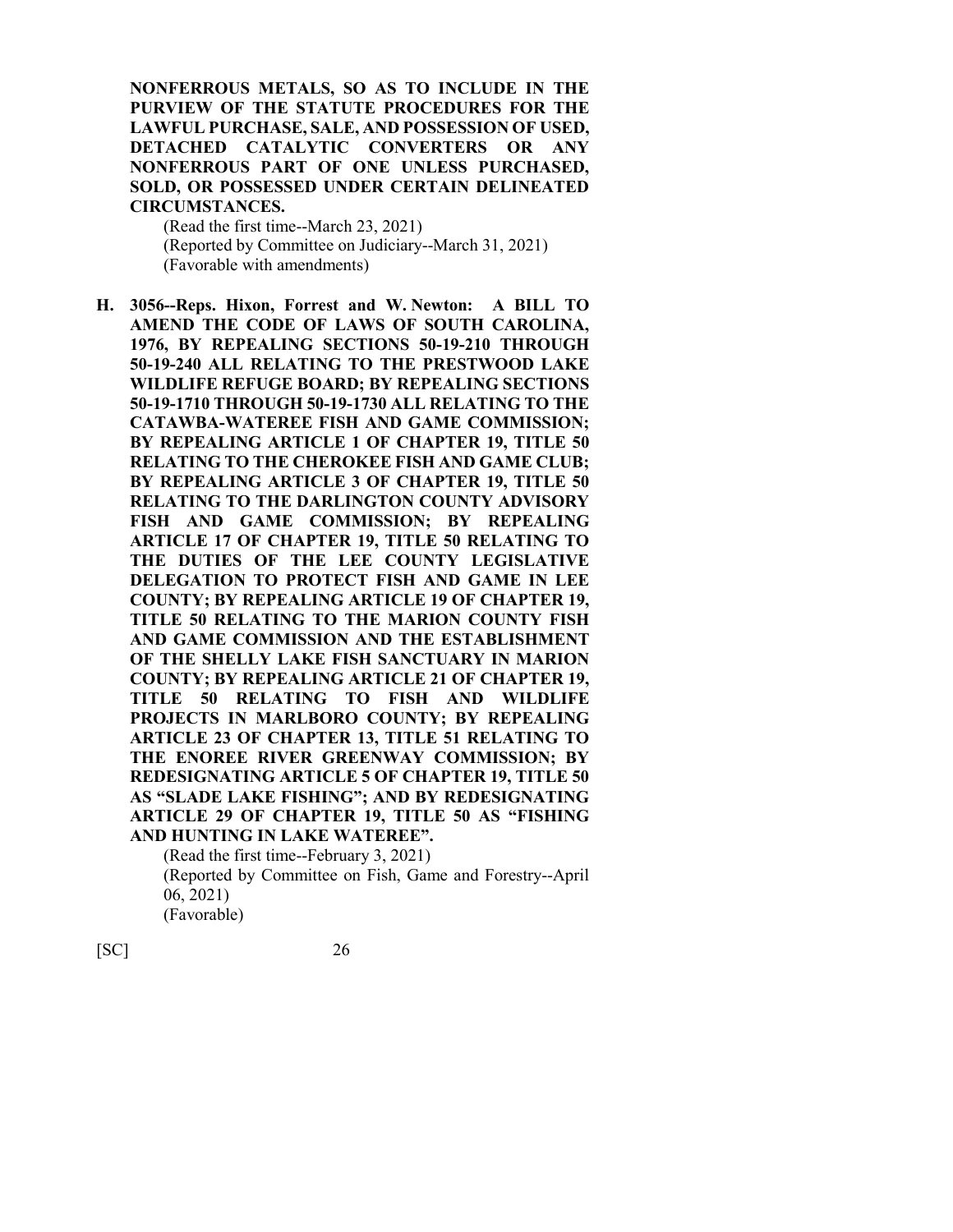**H. 3548--Reps. Ott, Forrest, Jefferson and R. Williams: A BILL TO AMEND SECTION 50-13-670, CODE OF LAWS OF SOUTH CAROLINA, 1976, RELATING TO THE POSSESSION OF NONGAME DEVICES, SO AS TO DELETE THE PROHIBITION ON THE POSSESSION OF A GAME FISH DEVICE WHILE POSSESSING OR USING A NONGAME DEVICE.**

(Read the first time--February 24, 2021) (Reported by Committee on Fish, Game and Forestry--April 06, 2021) (Favorable)

#### **SENATE RESOLUTION**

**S. 670--Senator Verdin: A SENATE RESOLUTION TO RECOGNIZE APRIL 15, 2021 AS "OSTEOPATHIC MEDICINE DAY" IN SOUTH CAROLINA IN HONOR OF THE IMPORTANT ROLE THAT DOCTORS OF OSTEOPATHIC MEDICINE PLAY IN MEETING THE HEALTHCARE NEEDS OF THE CITIZENS OF SOUTH CAROLINA, THE MILITARY, AND OUR COUNTRY AS A WHOLE.**

> (Introduced--March 16, 2021) (Polled by Committee on Medical Affairs--April 07, 2021) (Favorable)

#### **CONCURRENT RESOLUTIONS**

**S. 669--Senator Alexander: A CONCURRENT RESOLUTION TO RECOGNIZE THE MONTH OF MAY 2021 AS "MENTAL HEALTH MONTH" IN SOUTH CAROLINA AND TO RAISE AWARENESS AND UNDERSTANDING ABOUT MENTAL ILLNESS AND THE NEED FOR APPROPRIATE AND ACCESSIBLE SERVICES FOR ALL INDIVIDUALS WITH MENTAL ILLNESS.**

(Introduced--March 16, 2021) (Polled by Committee on Medical Affairs--April 07, 2021) (Favorable)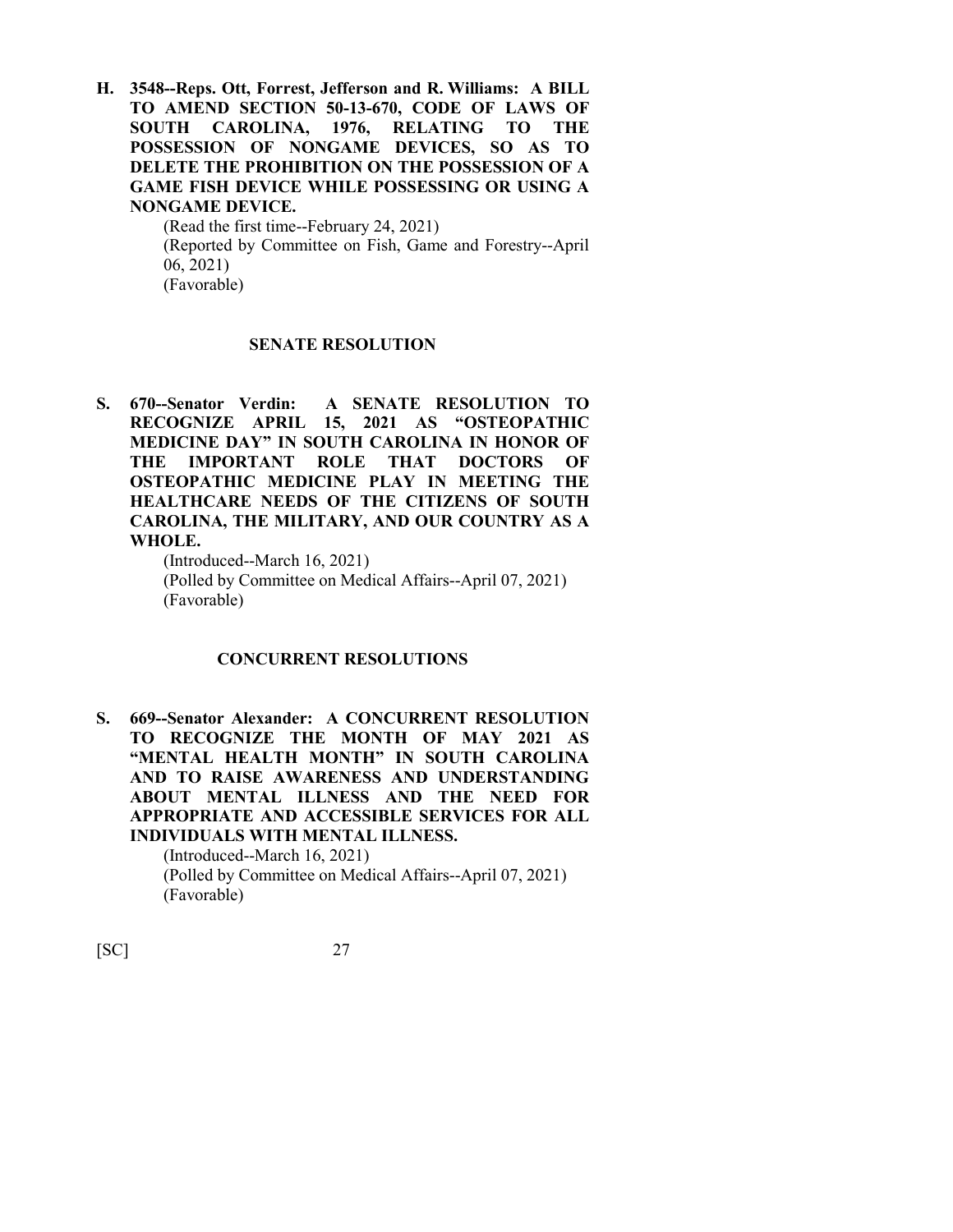**S. 673--Senator Grooms: A CONCURRENT RESOLUTION TO RECOGNIZE MAY 12, 2021 AS "MYALGIC ENCEPHALOMYELITIS AWARENESS DAY" AND THE MONTH OF MAY AS "MYALGIC ENCEPHALOMYELITIS AWARENESS MONTH" IN SOUTH CAROLINA IN ORDER TO HELP SPREAD AWARENESS OF THE DISEASE AND THE NEED FOR INCREASED RESEARCH FUNDING AND TO SUPPORT INDIVIDUALS LIVING WITH CHRONIC POST-VIRAL NEUROIMMUNE DISEASES, SPECIFICALLY MYALGIC ENCEPHALOMYELITIS.** (Introduced--March 16, 2021)

> (Polled by Committee on Medical Affairs--April 07, 2021) (Favorable)

**S. 693--Senator Shealy: A CONCURRENT RESOLUTION TO RECOGNIZE FRIDAY, APRIL 16, 2021, AS "DONOR DAY" IN SOUTH CAROLINA; TO HONOR ALL THOSE WHO HAVE MADE THE DECISION TO GIVE THE GIFT OF LIFE; TO FOCUS ATTENTION ON THE EXTREME NEED FOR ORGAN, EYE, AND TISSUE DONATION; AND TO ENCOURAGE ALL RESIDENTS TO TAKE ACTION AND SIGN UP ON SOUTH CAROLINA'S ORGAN AND TISSUE DONOR REGISTRY AT THEIR LOCAL SOUTH CAROLINA DEPARTMENT OF MOTOR VEHICLES OFFICE OR AT DONATE LIFE SOUTH CAROLINA'S WEBSITE.**

(Introduced--March 23, 2021) (Polled by Committee on Medical Affairs--April 07, 2021) (Favorable)